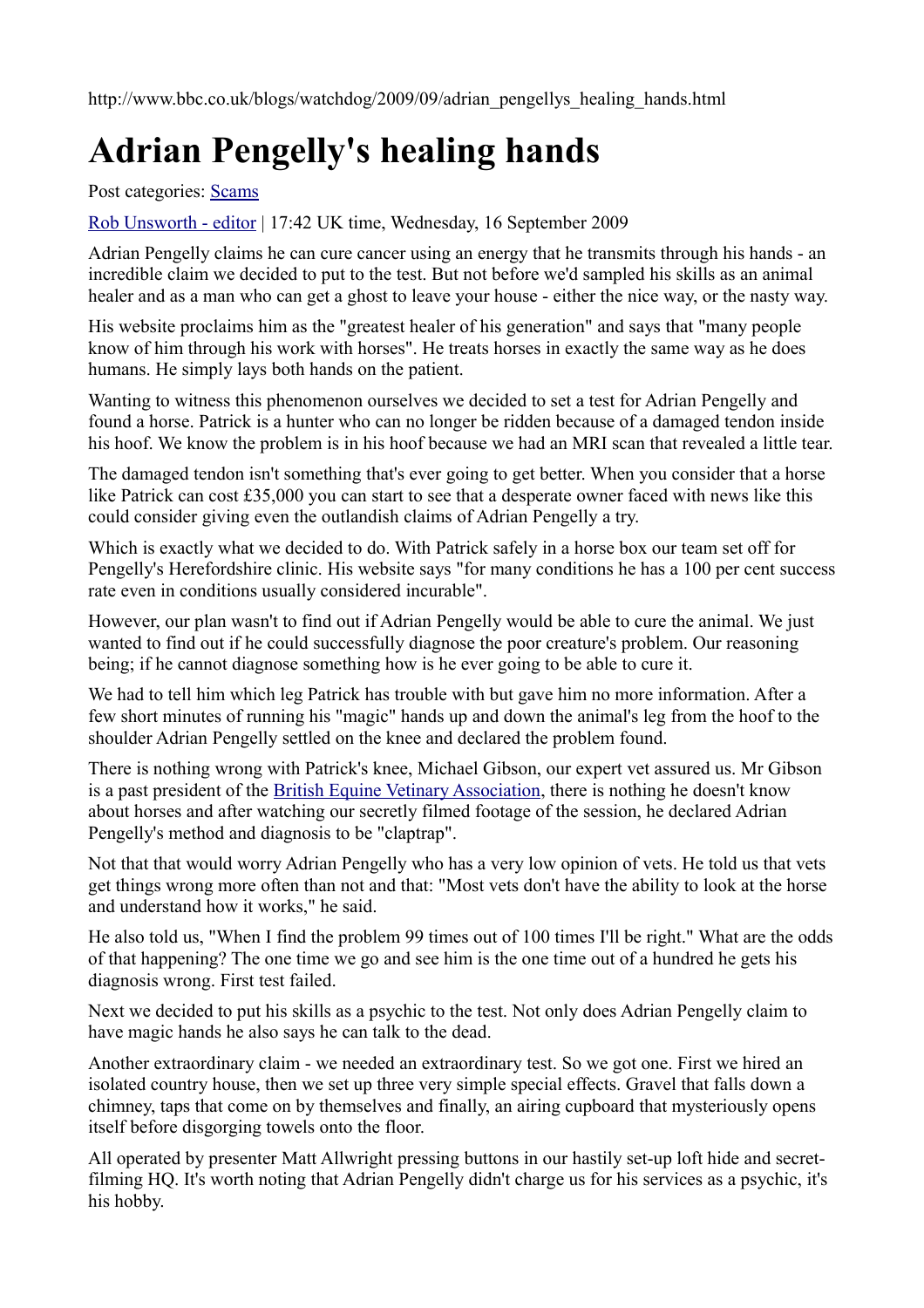Matt set off the special effects one by one, drawing Adrian Pengelly through the house and watching on two small monitors as Adrian Pengelly got more and excited at the supernatural phenomenon he appeared to be convinced he was witnessing.

So was this just a joke we'd played on Adrian Pengelly? No, if he really was a psychic why didn't he see through our special effects rather than accepting them as evidence of messages from a spirit?

What happened next was extraordinary; Adrian Pengelly spent a considerable amount of time talking to a "ghost" that wasn't there. Throughout, giving every appearance of being utterly convinced the spirit was responsible for the phenomena created by our special effects.

He claimed to have spoken to his spirit guides and declared the "ghost" in our house was an elderly chap who probably had ulcers on his legs and was called John. If John was going to be such a pest about the place - he had to go.

Adrian told the spirit he'd be doing this the nice way. Only if John refused to move on would he employ the "nasty way". He wouldn't tell us what that was. He claimed that as the spirit was listening to the conversation he was having with our actress (playing the person living in the house) and didn't want the spirit discovering his secret before it had to be deployed.

At no point did his spirit guides let him in on our little wheeze. Pengelly claimed later there had been a spirit present - you can make up your own mind. Test two - failed.

Test three. You might be thinking that there isn't much actual harm in rubbing animals or playing haunted house but there is a dark heart to this story. Adrian Pengelly claims he can cure sixty five per cent of terminal cancer. It's his real claim to fame.

We'd seen on his website some references to chemotherapy, the traditional treatment for cancer and they rang alarm bells at the Rogue Traders offices.

To find out more about Adrian Pengelly's method of treating cancer we wanted to work with someone who had had cancer. In Helen Parker we found the perfect person. Courageous in the face of the four cancers she's had in her own life, quick thinking and fiercely intelligent she was perfect to go undercover and seek treatment with Adrian Pengelly.

The appointment was made and accompanied by a researcher, taken along to film proceedings; Helen arrived at Adrian Pengelly's Herefordshire clinic.

He soon repeated his claim to be able to cure up to 65 per cent of cancers. But then, shockingly, tried to dissuade Helen from having chemotherapy.

"My success rate is higher with people who don't have chemo, and lower with people who do," he told her. It's something that still makes Helen very angry.

"I feel very strongly that when people have cancer they clutch at straws and unfortunately when they get to the stage where they are looking for these alternative therapies they've tried everything else. I don't think that people should be going around promising to cure people if they can't prove that they can do something." She told us.

#### **Adrian Pengelly's response**

We put our evidence to Adrian Pengelly. He told us that Patrick the horse would have been cured if he'd continued the treatment and he told us that he's "never promised to be able to cure people".

He brought along a group of 21 supporters. One of who claimed to have been cured of cancer by Adrian Pengelly. She had received chemotherapy treatment and had taken the anti-cancer drug Herceptin while being treated by Adrian.

Adrian Pengelly also told us he had never stopped anyone from having chemotherapy. He said he was suspicious that all was not as it seemed in our 'haunted house' but that there was a spirit present and he was called John.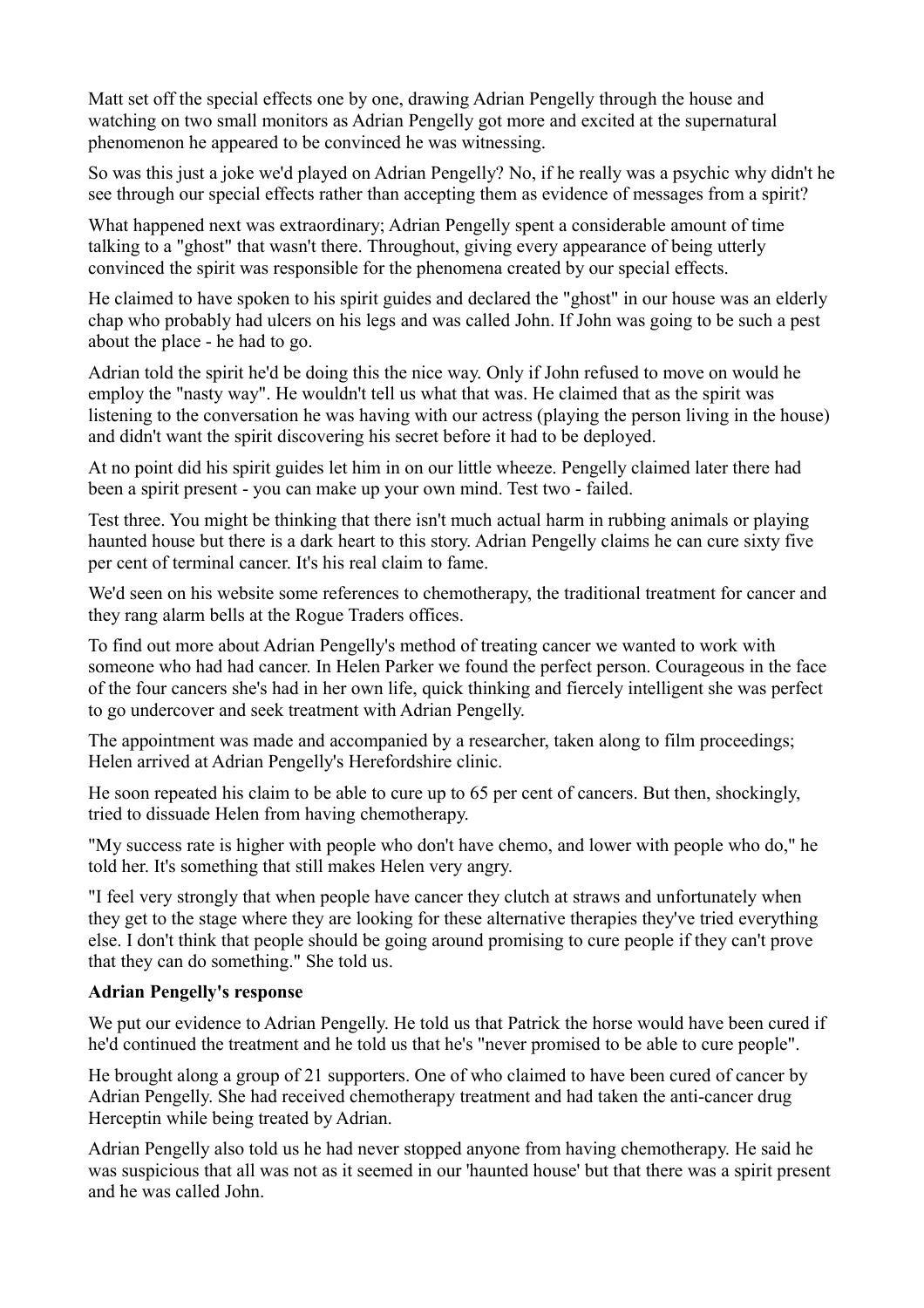He claims to have helped thousands of people, and we have received a petition in support of Adrian, signed by dozens of people all saying that he is a talented and genuine healer.

If you would like more information on cancer care and support, there are organisations who can help:

[Macmillan Cancer Support](https://web.archive.org/web/20120418105018/http://www.macmillan.org.uk/) [Marie Curie Cancer Care](https://web.archive.org/web/20120418105018/http://www.mariecurie.org.uk/) [Cancer Research UK](https://web.archive.org/web/20120418105018/http://www.cancerresearchuk.org/)

This blog is now closed. However you can still contact us by emailing [Got a story?](https://web.archive.org/web/20120418105018/http://www.bbc.co.uk/watchdog/gotastory/)

- Bookmark with:
- [del.icio.us](https://web.archive.org/web/20120418105018/http://del.icio.us/post?url=http://www.bbc.co.uk/blogs/watchdog/2009/09/adrian_pengellys_healing_hands.html&title=Adrian%20Pengelly) |
- $\bullet$  Digg
- Newsvine
- [NowPublic](https://web.archive.org/web/20120418105018/http://view.nowpublic.com/?src=http://www.bbc.co.uk/blogs/watchdog/2009/09/adrian_pengellys_healing_hands.html) |
- [Reddit](https://web.archive.org/web/20120418105018/http://reddit.com/submit?url=http://www.bbc.co.uk/blogs/watchdog/2009/09/adrian_pengellys_healing_hands.html&title=Adrian%20Pengelly)
- - [What's this?](https://web.archive.org/web/20120418105018/http://www.bbc.co.uk/blogs/podsandblogs/2007/04/social_bookmarks_explained.shtml)

# **Comments**

- •
- 1. *At [8:52pm](https://web.archive.org/web/20120418105018/http://www.bbc.co.uk/blogs/watchdog/2009/09/adrian_pengellys_healing_hands.html#P85884246) on 17 Sep 2009, [duffers172](https://web.archive.org/web/20120418105018/http://www.bbc.co.uk/blogs/profile?userid=14139443) wrote:*

i cant believe people like this can state claims to this extent. i myself have had cancer and i am sickened that he can claim to give false hope to sufferers. its wrong and should never be allowed to happen

[Complain about this comment](https://web.archive.org/web/20120418105018/http://www.bbc.co.uk/dna/blog191/comments/UserComplaintPage?PostID=85884246&s_start=1)

• 2. *At [9:00pm](https://web.archive.org/web/20120418105018/http://www.bbc.co.uk/blogs/watchdog/2009/09/adrian_pengellys_healing_hands.html#P85884724) on 17 Sep 2009, [poptastical](https://web.archive.org/web/20120418105018/http://www.bbc.co.uk/blogs/profile?userid=14139451) wrote:*

The most frightening sentence on his website (among the many) is this one: "nobody is ever refused treatment."

Getting angry at the BBC is clearly a better response than trying to prove your methods through the conventional scientific methods.

Thank you for highlighting charlatans like this one. I hope you will continue to help sick and vulnerable people see that people like "Sir" Adrian will try to manipulate and exploit them.

[Complain about this comment](https://web.archive.org/web/20120418105018/http://www.bbc.co.uk/dna/blog191/comments/UserComplaintPage?PostID=85884724&s_start=1)

• 3. *At [9:00pm](https://web.archive.org/web/20120418105018/http://www.bbc.co.uk/blogs/watchdog/2009/09/adrian_pengellys_healing_hands.html#P85884727) on 17 Sep 2009, [tinhatstef](https://web.archive.org/web/20120418105018/http://www.bbc.co.uk/blogs/profile?userid=14139449) wrote:*

Normally on Watch Dog people are riped off and are complaining about poor service from a rogue traders.

In regards to Adrian Pengelly they got a bunch of people happy with his work, then showed him as a rogue trader!!! Isn't this a bit backwards???

[Complain about this comment](https://web.archive.org/web/20120418105018/http://www.bbc.co.uk/dna/blog191/comments/UserComplaintPage?PostID=85884727&s_start=1)

• 4. *At [9:01pm](https://web.archive.org/web/20120418105018/http://www.bbc.co.uk/blogs/watchdog/2009/09/adrian_pengellys_healing_hands.html#P85884777) on 17 Sep 2009, [danniscott29](https://web.archive.org/web/20120418105018/http://www.bbc.co.uk/blogs/profile?userid=14139450) wrote:*

omg! i usually watch and like rogue traders but i have to say this story is absolutely ridiculous! And a complete waste of tax payers money!

Adrian as far as i can see has done nothing wrong and is only helping people with his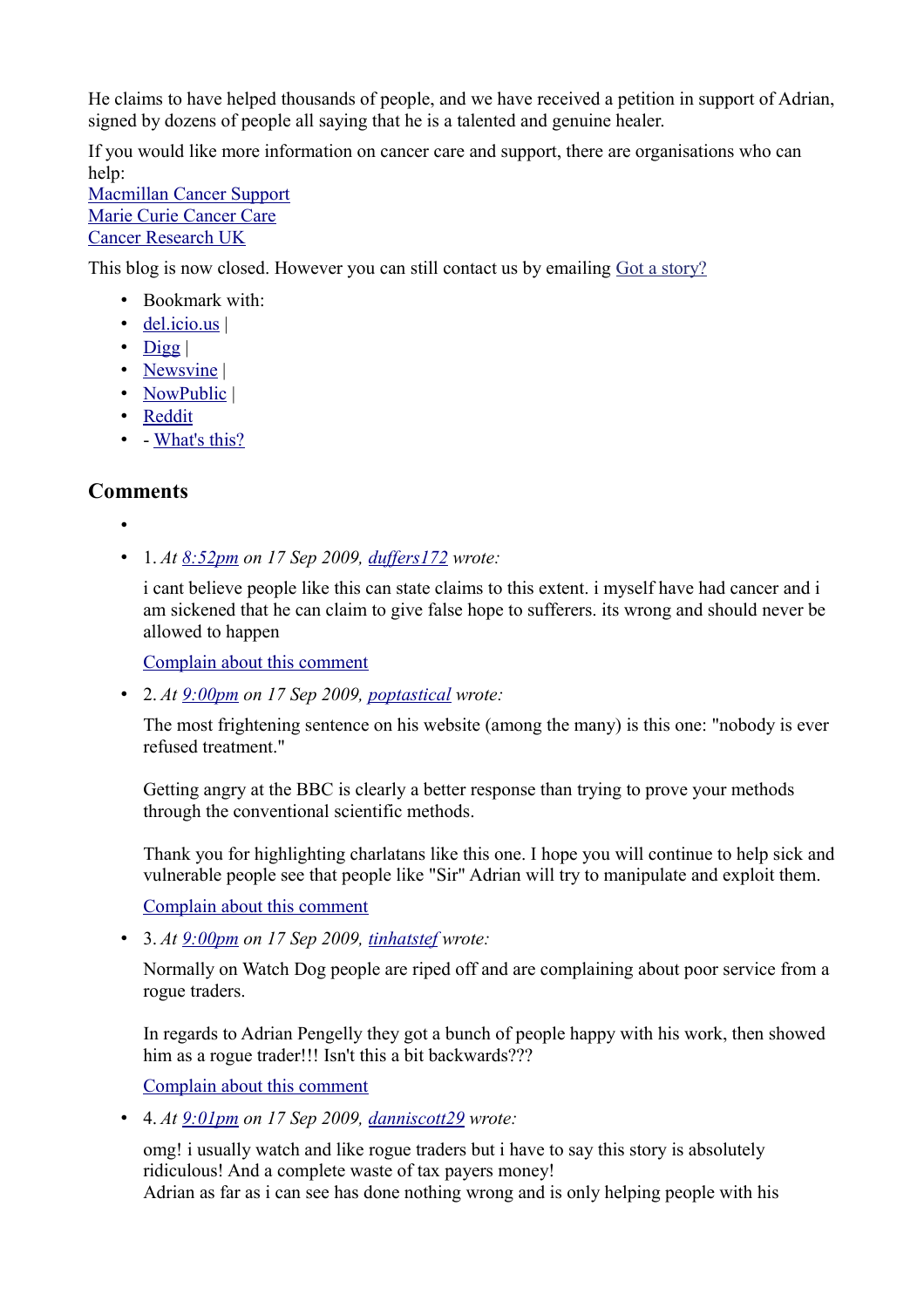treatments. (NB i have never heard of him before today) There are obviously many people who have been helped by him and of course there will be no scientific proof as his work is not scientific!! Watchdog is going down hill.

[Complain about this comment](https://web.archive.org/web/20120418105018/http://www.bbc.co.uk/dna/blog191/comments/UserComplaintPage?PostID=85884777&s_start=1)

• 5. *At [9:01pm](https://web.archive.org/web/20120418105018/http://www.bbc.co.uk/blogs/watchdog/2009/09/adrian_pengellys_healing_hands.html#P85884792) on 17 Sep 2009, [stu4vicky](https://web.archive.org/web/20120418105018/http://www.bbc.co.uk/blogs/profile?userid=14139437) wrote:*

This comment was removed because the moderators found it broke the [House Rules.](https://web.archive.org/web/20120418105018/http://www.bbc.co.uk/messageboards/newguide/popup_house_rules.html)

• 6. *At [9:03pm](https://web.archive.org/web/20120418105018/http://www.bbc.co.uk/blogs/watchdog/2009/09/adrian_pengellys_healing_hands.html#P85884934) on 17 Sep 2009, [stoobz1](https://web.archive.org/web/20120418105018/http://www.bbc.co.uk/blogs/profile?userid=14139458) wrote:*

The whole item was prefaced that complimentary mededcine is a scam. I wonder how you justify this when a majority of health professionals responded to a survey by stating that if they were diagnosed with cancer they would not submit to chemotherapy. Does this suggest that they would seek an alternative solution? There are undoubtedly more ways to treat cancer than the traditional methods which have failed to save several members of my family. This was merely negative programming.

[Complain about this comment](https://web.archive.org/web/20120418105018/http://www.bbc.co.uk/dna/blog191/comments/UserComplaintPage?PostID=85884934&s_start=1)

• 7. *At [9:04pm](https://web.archive.org/web/20120418105018/http://www.bbc.co.uk/blogs/watchdog/2009/09/adrian_pengellys_healing_hands.html#P85884938) on 17 Sep 2009, [stevefowles](https://web.archive.org/web/20120418105018/http://www.bbc.co.uk/blogs/profile?userid=14139456) wrote:*

This really is a witchhunt - whether or not the guy was capable, he certainly came across as genuine , supported by people who he'd treated. There was never any indication that he was out to make money. Surely surely there are more worthwhile causes to direct your attention towards. This was a ridiculous vendetta which you should have stopped when it became appararent that he was, if nothing else, a genuine person. I have never met him nor heard of him before - but now if nothing more he has my sympathy.

Please try and choose more worthwhile subjects to investigate.

[Complain about this comment](https://web.archive.org/web/20120418105018/http://www.bbc.co.uk/dna/blog191/comments/UserComplaintPage?PostID=85884938&s_start=1)

• 8. *At [9:04pm](https://web.archive.org/web/20120418105018/http://www.bbc.co.uk/blogs/watchdog/2009/09/adrian_pengellys_healing_hands.html#P85884956) on 17 Sep 2009, [ady2008](https://web.archive.org/web/20120418105018/http://www.bbc.co.uk/blogs/profile?userid=14139464) wrote:*

Hi. I'd just like to say that I thought your account of Adrian Pengelly's procedures very irreverant and disrespective of his methods. You did not seem to go into detail at all. I was appalled at how you considered his treatment of the horse. You watched only the first step of his treatment. I had never heard of Adrian Pengelly but would like to point out that holistic medicine does not necessarily look at the same point of diagnosis as traditional western medicine. It MAY have been that it was from this point that Adrian Pengelly was working. We have a lot of faith in "alternative" therapies these days and it is vitally important that we include alternatives therapies into our general outlook of health.

I would say that overall, the impression came across that you started out from the objective that you would deliberately put a negative slant on this mans activities. - extremely poor journalism.

[Complain about this comment](https://web.archive.org/web/20120418105018/http://www.bbc.co.uk/dna/blog191/comments/UserComplaintPage?PostID=85884956&s_start=1)

• 9. *At [9:05pm](https://web.archive.org/web/20120418105018/http://www.bbc.co.uk/blogs/watchdog/2009/09/adrian_pengellys_healing_hands.html#P85885014) on 17 Sep 2009, [platinummilkiemoo](https://web.archive.org/web/20120418105018/http://www.bbc.co.uk/blogs/profile?userid=14139469) wrote:*

This comment was removed because the moderators found it broke the [House Rules.](https://web.archive.org/web/20120418105018/http://www.bbc.co.uk/messageboards/newguide/popup_house_rules.html)

• 10. *At [9:08pm](https://web.archive.org/web/20120418105018/http://www.bbc.co.uk/blogs/watchdog/2009/09/adrian_pengellys_healing_hands.html#P85885161) on 17 Sep 2009, [Rayner22](https://web.archive.org/web/20120418105018/http://www.bbc.co.uk/blogs/profile?userid=14139463) wrote:*

I have just watched, this assasignation of this peaceful man, unraval before my eyes. I think, your portrayl is utterly apauling, and as a Reiki Healer, I understand, that Spiritual Healing is not understood by people, who are shallow minded, and simply have no understanding, faith, or beleif. I do not profess to heal the sick, and Andrew most certainly doesn't. Our compassion and love, is always, ever abundant, and people like us, would never, go out of their way to mis lead, we would be deeply sorry and very upset if we had. I always, explain,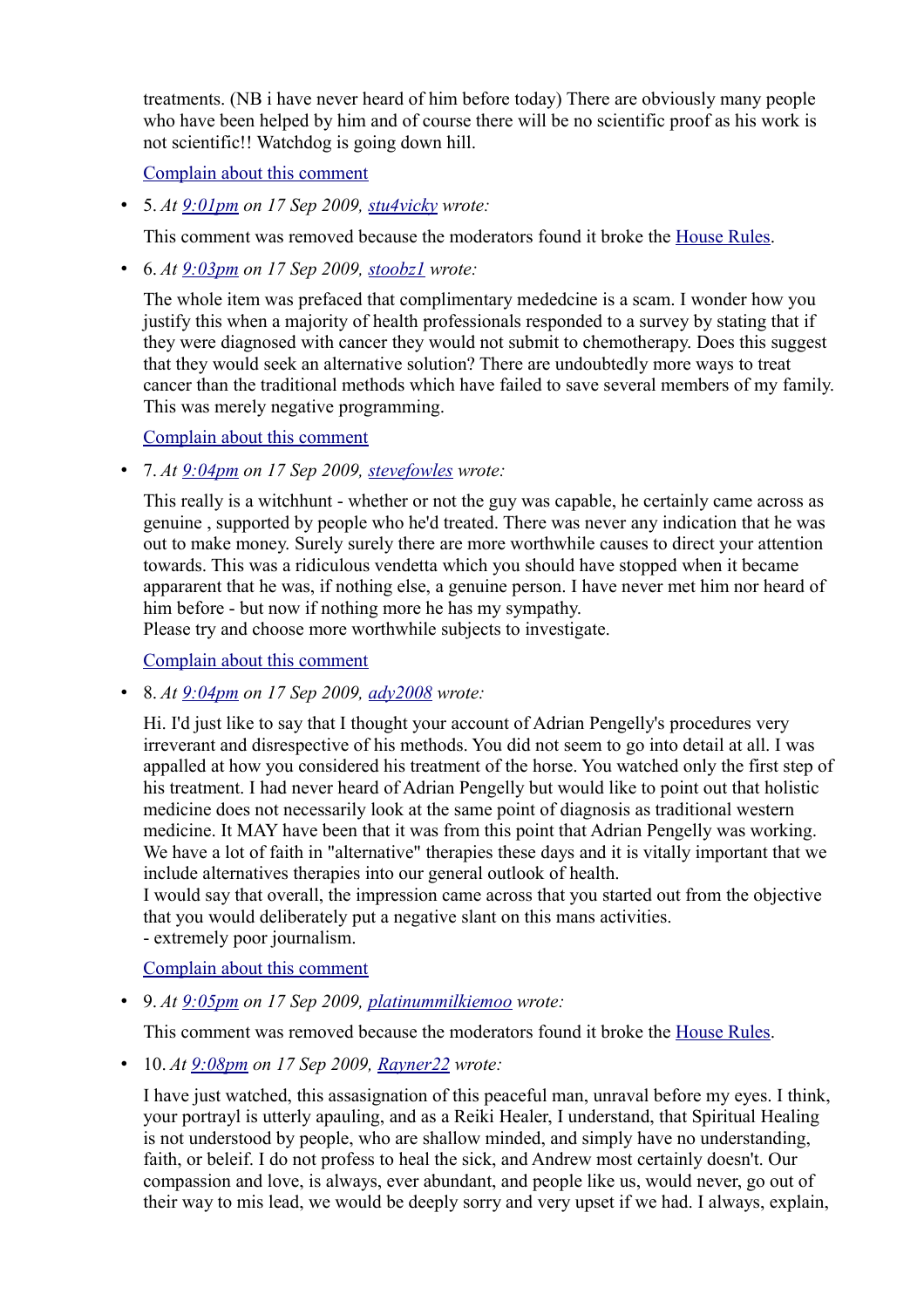that I AM NOT A DOCTOR and that patients, MUST adhere to what their Doctor instructs, Reiki and Spirit Healing, can work alongside Doctors, it is not, harmful, and is available to us all. Your programme, is great at exposing cowboy plumbers and builders etc, but has not the expertise, insight and understanding, of Healing in a psychic capacity. I think you owe this man, a big apology, it was more like a witch hunt, and has discredited, a very compassionate, kind man, who above all, has never contridicted anyone. You have simply taken his words and misinterpreted them. I think you should be ashamed, and need to broaden your horizons first, before mud slinging.

[Complain about this comment](https://web.archive.org/web/20120418105018/http://www.bbc.co.uk/dna/blog191/comments/UserComplaintPage?PostID=85885161&s_start=1)

• 11. *At [9:09pm](https://web.archive.org/web/20120418105018/http://www.bbc.co.uk/blogs/watchdog/2009/09/adrian_pengellys_healing_hands.html#P85885208) on 17 Sep 2009, [Richard\\_A\\_M](https://web.archive.org/web/20120418105018/http://www.bbc.co.uk/blogs/profile?userid=5809487) wrote:*

Whilst watching this item on this evening's programme, I wondered how the "scam" it portrayed differed from any claimimg to cure by faith or in the name of a God. I can see no logical difference between the two potentially illegitimate claims. Would Watchdog do a similar "Rogue Trader" piece on a Faith Healer?

[Complain about this comment](https://web.archive.org/web/20120418105018/http://www.bbc.co.uk/dna/blog191/comments/UserComplaintPage?PostID=85885208&s_start=1)

• 12. *At [9:09pm](https://web.archive.org/web/20120418105018/http://www.bbc.co.uk/blogs/watchdog/2009/09/adrian_pengellys_healing_hands.html#P85885249) on 17 Sep 2009, [juddyinfrance](https://web.archive.org/web/20120418105018/http://www.bbc.co.uk/blogs/profile?userid=14139467) wrote:*

Yes, great programme, expose the charlatans, but you never achieved a thing!

Whilst I am entirely sceptical about all things spiritual, nothing was proven either way!

He diagnosed the horse with a dodgy knee but we never saw any evidence of his remedy being administered or monitored! Just left with some highly expensive vet saying " He's talking rot"

With the cancer patients, did we see a "control" of patients submitting to his treatment without previously receiving chemo etc? No we did not. So who's to say whether he's a charlatan or not? Where is the real evidence either way?

I'd prefer to think that he was a complete charlatan and that he shouldn't be allowed to make restoritive claims, but, where are the scientific controls? Should we just accept Matt's hyped up rhetoric?

[Complain about this comment](https://web.archive.org/web/20120418105018/http://www.bbc.co.uk/dna/blog191/comments/UserComplaintPage?PostID=85885249&s_start=1)

• 13. *At [9:28pm](https://web.archive.org/web/20120418105018/http://www.bbc.co.uk/blogs/watchdog/2009/09/adrian_pengellys_healing_hands.html#P85886141) on 17 Sep 2009, [ggspirit](https://web.archive.org/web/20120418105018/http://www.bbc.co.uk/blogs/profile?userid=14139506) wrote:*

I my self am a Psychic Medium and I do Healing but I would never say that I can cure people or not to follow their doctors adveice. I only give a boost to help the medication and an energy boost. That is it and that is all a healer can do. Adrian Pengelly had no right to say he can help cure people like that or he can help spirit when he can't. I have been a medium most of my life and it is not something to be made fun of. I can prove the abilities that I have he can't. I also believe that Watch Dog could have Proven this a lot better if they used a proven Medium.

[Complain about this comment](https://web.archive.org/web/20120418105018/http://www.bbc.co.uk/dna/blog191/comments/UserComplaintPage?PostID=85886141&s_start=1)

• 14. *At [9:51pm](https://web.archive.org/web/20120418105018/http://www.bbc.co.uk/blogs/watchdog/2009/09/adrian_pengellys_healing_hands.html#P85887182) on 17 Sep 2009, [icemerseyboy](https://web.archive.org/web/20120418105018/http://www.bbc.co.uk/blogs/profile?userid=14139542) wrote:*

I knew Adrian some years ago having met him through friends. He always came across as very personable, likeable and genuine - even came to our wedding!

It was interesting to see an item on "Watchdog" about someone you have personal experience of, as it gives you a different view on the programmes balance. I felt it was fair -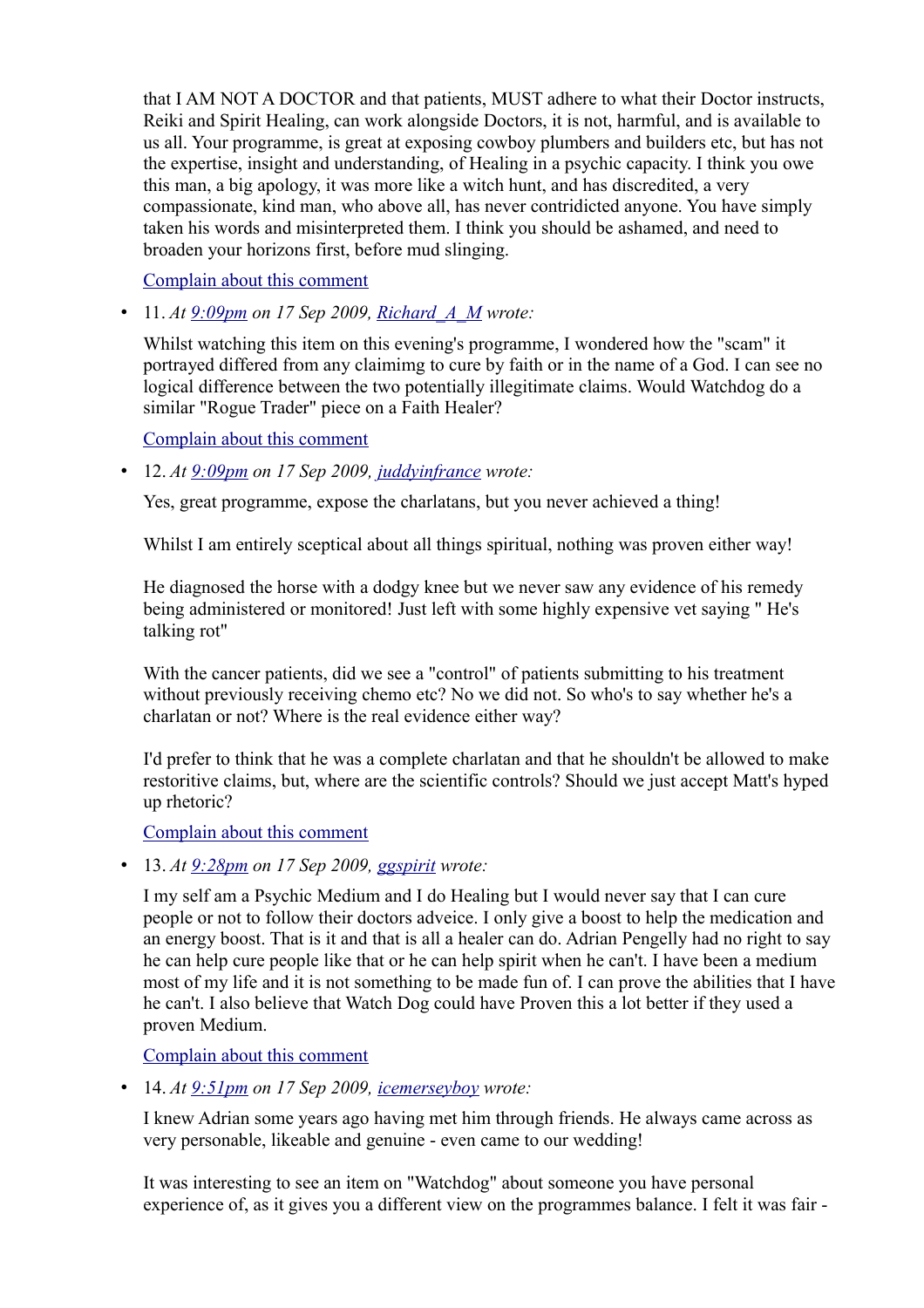people can make up their own minds. I can't judge Adrian's alleged abilities but felt sad that he made the comments he did about trad. cancer treatments. I felt he massively oversold himself to very vulnerable people.

[Complain about this comment](https://web.archive.org/web/20120418105018/http://www.bbc.co.uk/dna/blog191/comments/UserComplaintPage?PostID=85887182&s_start=1)

• 15. *At [9:58pm](https://web.archive.org/web/20120418105018/http://www.bbc.co.uk/blogs/watchdog/2009/09/adrian_pengellys_healing_hands.html#P85887533) on 17 Sep 2009, [Angwh19](https://web.archive.org/web/20120418105018/http://www.bbc.co.uk/blogs/profile?userid=14139555) wrote:*

Since watching the programme I have tried to look on Adrian Pengelly's website- which has miraculously disappeared!! In previous interviews (2000- 2005) he has not mentioned cancer patients- mainly animals, horses in particular- saying he has cured 100% of all his patients when clearly he did not know that the 'guinea pig' horse called Patrick (great name for a horse by the way) had an incurable problem in his hoof and NOT his knee!! As a horse owner I have had a healer work on my horse- she was more than happy to work WITH the vet's diagnosis AND treatment!!

My father, uncle and aunt from the same family all died of various cancers- none of them would have gone anywhere near a spiritual healer- my father in particular wasn't particularly religious and we had a hard job getting him to our GP!!

Because of the increased risk of cancer in our family if I was diagnosed I would be looking for alternative treatment AS WELL AS taking prescribed treatment- Adrian Pengelly told the fully recovered cancer patient 'guinea pig' he has a 60-65% success rate AND that patients having chemo slows down his healing!! If he was genuine I'm sure he'd want to work WITH hosital treatment and not against it??

Sorry to all those above saying Watchdog were biased against this man but myself I'm very sceptical about his claims- yes he may be a nice man and have a lot of satisfied 'patients' but some of his claims ARE dangerous, especially to a cancer sufferer desperate for a cure............

[Complain about this comment](https://web.archive.org/web/20120418105018/http://www.bbc.co.uk/dna/blog191/comments/UserComplaintPage?PostID=85887533&s_start=1)

• 16. *At [10:01pm](https://web.archive.org/web/20120418105018/http://www.bbc.co.uk/blogs/watchdog/2009/09/adrian_pengellys_healing_hands.html#P85887667) on 17 Sep 2009, [wonderpolly14](https://web.archive.org/web/20120418105018/http://www.bbc.co.uk/blogs/profile?userid=14139558) wrote:*

I could not believe what I saw on watchdog tonight.

The programme totally discredited alternative medicine/therapies.

Some people have great belief in these, and generally any positive thinking when you have a serious illness can only be a good thing.

This man has been labelled by the BBC as a 'Rogue' when all he has done is offer faith  $\&$ hope to people, he did not tell the lady shown on film, that she should not have the chemo, He simply said if it was a family member he would not recommend that they would have the treatment. That is his belief, fact or not, its not the issue, he is entitled to his opinions as we all are. He never once showed anger or aggression when challenged, he remained calm at all times. Looking at the number of comments in support of this man, i think Watchdog should re-look at the way they have dealt with this. He should receive an apology at the very least. Absolutely disgraceful.

If this is the biggest fish the BBC have to fry with our licence fee then what a total waste of time & money.

[Complain about this comment](https://web.archive.org/web/20120418105018/http://www.bbc.co.uk/dna/blog191/comments/UserComplaintPage?PostID=85887667&s_start=1)

• 17. *At [10:18pm](https://web.archive.org/web/20120418105018/http://www.bbc.co.uk/blogs/watchdog/2009/09/adrian_pengellys_healing_hands.html#P85888260) on 17 Sep 2009, [MrsFairyDust](https://web.archive.org/web/20120418105018/http://www.bbc.co.uk/blogs/profile?userid=14139581) wrote:*

Look at these people below.....defending THIS man! Outrageous.....I think the clip of him using his mediumship skills should be put on "You've Been Framed"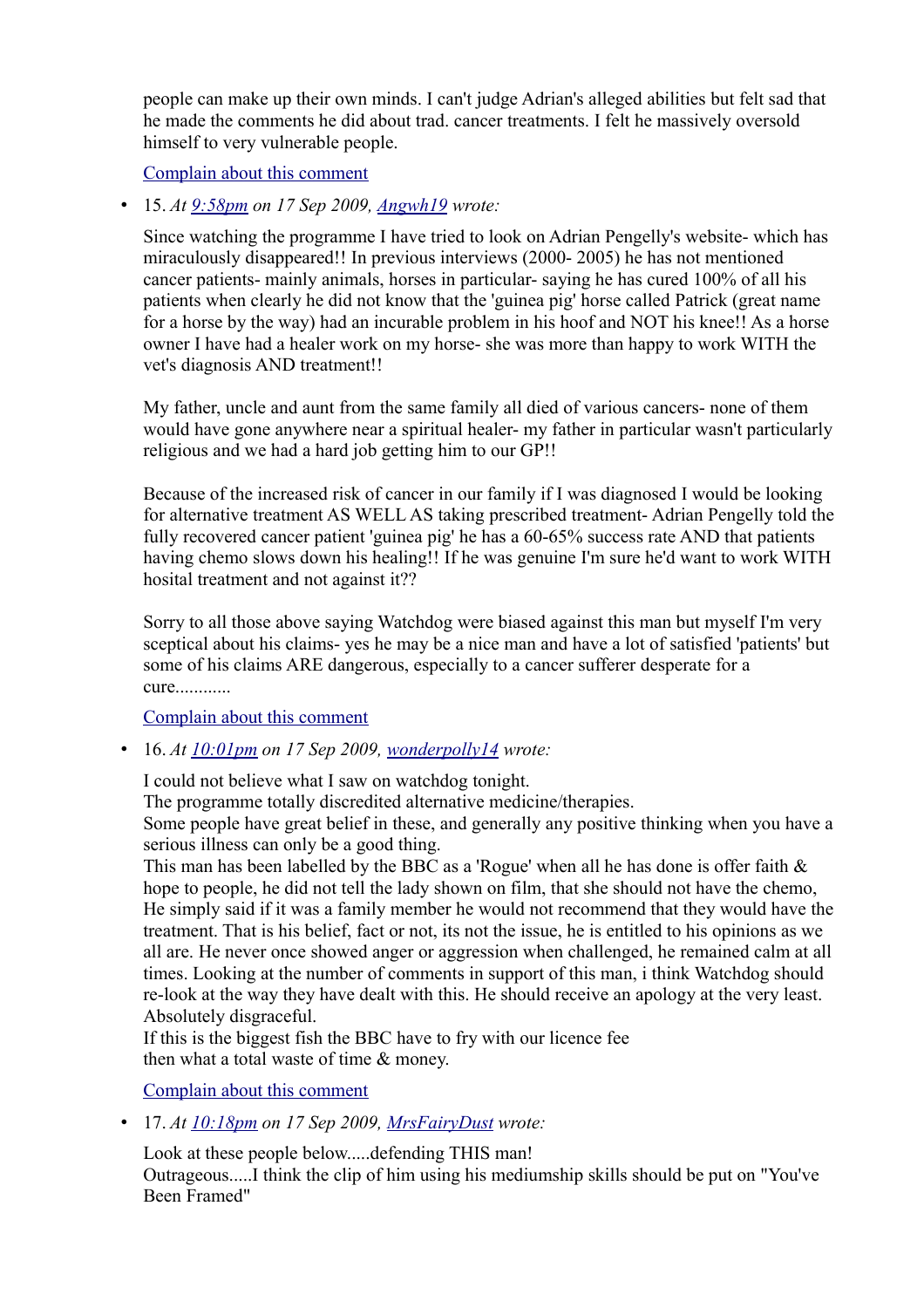If he was that much of a medium/healer....... He would have got it right or been suspisious about the whole thing!

Clearly everyone outside the village hall were locals after some media attention. HE ADMITED WITH HIS OWN WORDS PEOPLE ON NATIONAL TV...... HE CAN CURE CANCER!! Well if that's the case...... Lets do away with the NHS and head off to see SIR ADRIAN PENGELLY for £30 a pop.

I find it disgusting that this man had the ordasity to SUGGEST that people suffering with cancer should stop Chemo/cancer treatments. These people are vulnerable and he's taken advantage of them. I noticed that the lady speaking for SIR Adrian outside the village hall did feel that Sir Adrian had CURED her..... But she also said that the tumour had shrank after having Chemo...... Well there you go, the chemo did it's job then.

WELL DONE ROGUE TRADERS, YOU DID A FABULOUS JOB IN BRINGING THIS MAN TO LIGHT FOR ALL TO SEE :)

[Complain about this comment](https://web.archive.org/web/20120418105018/http://www.bbc.co.uk/dna/blog191/comments/UserComplaintPage?PostID=85888260&s_start=1)

• 18. *At [10:31pm](https://web.archive.org/web/20120418105018/http://www.bbc.co.uk/blogs/watchdog/2009/09/adrian_pengellys_healing_hands.html#P85888729) on 17 Sep 2009, [tastyalex](https://web.archive.org/web/20120418105018/http://www.bbc.co.uk/blogs/profile?userid=12296362) wrote:*

The BBC did nothing to disprove Adrian Pengelly's healing powers. We are all capable of healing to some extent as is evident in the placebo effect. There are also many examples of people recovering from cancer completely that remain scientifically unexplained by western medicine.

I think Watchdog has been completely unfair to Mr Pengelly in this case and holding up his framed portrait at the end of the programme while at the same time, declaring him as a 'Rogue Trader' is nothing less than disgusting and insensitive behaviour.

The Watchdog team should be ashamed.

[Complain about this comment](https://web.archive.org/web/20120418105018/http://www.bbc.co.uk/dna/blog191/comments/UserComplaintPage?PostID=85888729&s_start=1)

• 19. *At [10:43pm](https://web.archive.org/web/20120418105018/http://www.bbc.co.uk/blogs/watchdog/2009/09/adrian_pengellys_healing_hands.html#P85889158) on 17 Sep 2009, [brightJohn456](https://web.archive.org/web/20120418105018/http://www.bbc.co.uk/blogs/profile?userid=14139598) wrote:*

Well done, Watchdog! I have been dismayed reading the comments so far, but unfortunately not surprised. Pengelly should feel the full force of the law for 'claiming to treat cancer'. It was obvious to any dispassionate observer that you have demonstrated that he is a fraud. Any suggestion that he is merely deluded was quicky dispelled by his very careful defence when challanged on what he had actually claimed.

Unfortunately, as the comments received to date demonstrate, clear evidence is unable to convince many.

Short of doing a complete audit of all the deaths among those he claims to have treated with cancer, I cannot see what more could have been done.

ADRIAN PENGELLY - ROGUE TRADER AND MENACE.

[Complain about this comment](https://web.archive.org/web/20120418105018/http://www.bbc.co.uk/dna/blog191/comments/UserComplaintPage?PostID=85889158&s_start=1)

• 20. *At [10:55pm](https://web.archive.org/web/20120418105018/http://www.bbc.co.uk/blogs/watchdog/2009/09/adrian_pengellys_healing_hands.html#P85889571) on 17 Sep 2009, [WooBasher](https://web.archive.org/web/20120418105018/http://www.bbc.co.uk/blogs/profile?userid=14139612) wrote:*

It's up to Pengelly to provide EVIDENCE that he can do what he claims to do. There are several possibilities open to him?

First, he could produce some of the cured cancer patients whose testimonials appear on his website (which has been altered recently, but the examples below are taken from the original version).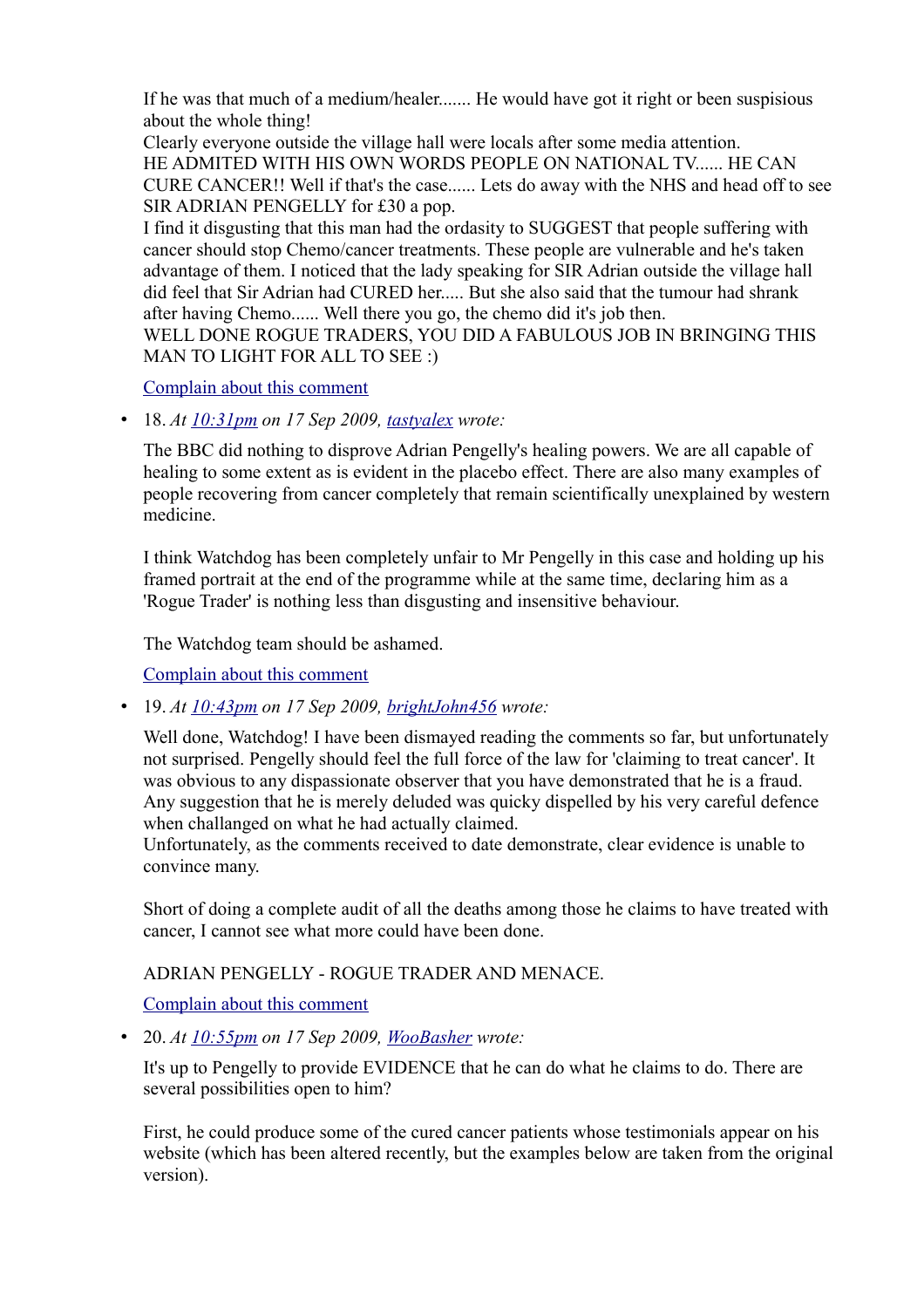IL of Shropshire – who also seems to be a New Age healer - gives Pengelly the credit for making her cancer disappear:

"For the past three months I have had need of healing from Adrian myself. I was diagnosed August/08 with a 4cm breast cancer tumour. I had weekly healing treatments with Adrian until I was operated on four weeks later. My surgeons report was - the tumour when removed was 2.5cm, with no cancer spread!! I think this result speaks for itself!!"

Had she received conventional medical treatment? We aren't told, but her testimonial implies that Mr Pengelly was the sole cause of this happy outcome.

IL goes on to make a strange claim:

"Healers like Adrian and also myself have been invited by top universities [Cambridge/Oxford] and leading research organisations to take part in healing research work with them. You are screened and monitored, not only for the high calibre of healing, but also for one's integrity when working with medical, veterinary, drug establishments and the general public. This standard of work is only attained by many many years of devoted committment to the healing profession, for the wellbeing of humanity - NOT excess material gain."

Mr Pengelly, please tell us exactly which universities and research organisations you've worked with!

JC of Worcester also gives Adrian the credit for keeping her cancer, for which she had received chemotherapy, in remission:

"I first went to see Adrian Pengelly in February 2008 - this followed a diagnosis of a breast cancer spread to my liver in July 2007. I underwent a course of chemotherapy which shrunk my tumour but it remained inoperable and the hospital could only offer me palliative treatment.

Adrian was recommended to me by a work colleague who had previously received treatment for cancer - she remains clear of the disease some 9 years after the initial diagnosis. At our initial meeting in February, I was weak from the chemo and other drugs, my liver functions were abnormal and I was very negative and extremely frightened. Adrian knew nothing about me and by using his hands as scanners, he correctly diagnosed my condition. Within a week of the first healing session my liver functions returned to normal and have remained so since. My most recent scan shows the disease is being held and that there are no signs of any further spread. Adrian has also helped me with advice on lifestyle and diet changes - I am stronger, my health has improved and I am completely positive with regard to my future.

My family and friends instantly noticed the change in me following my healing sessions and all feel that Adrian has worked miracles.

Adrian is the gentlest, kindest and most positive person I have ever met and I owe him so much. He has given me my life back and turned me from cancer victim to cancer survivor."

It doesn't seem to occur to JC that it was the course of chemotherapy that turned her from a cancer victim to a cancer survivor, not Adrian Pengelly and his imaginary "energy".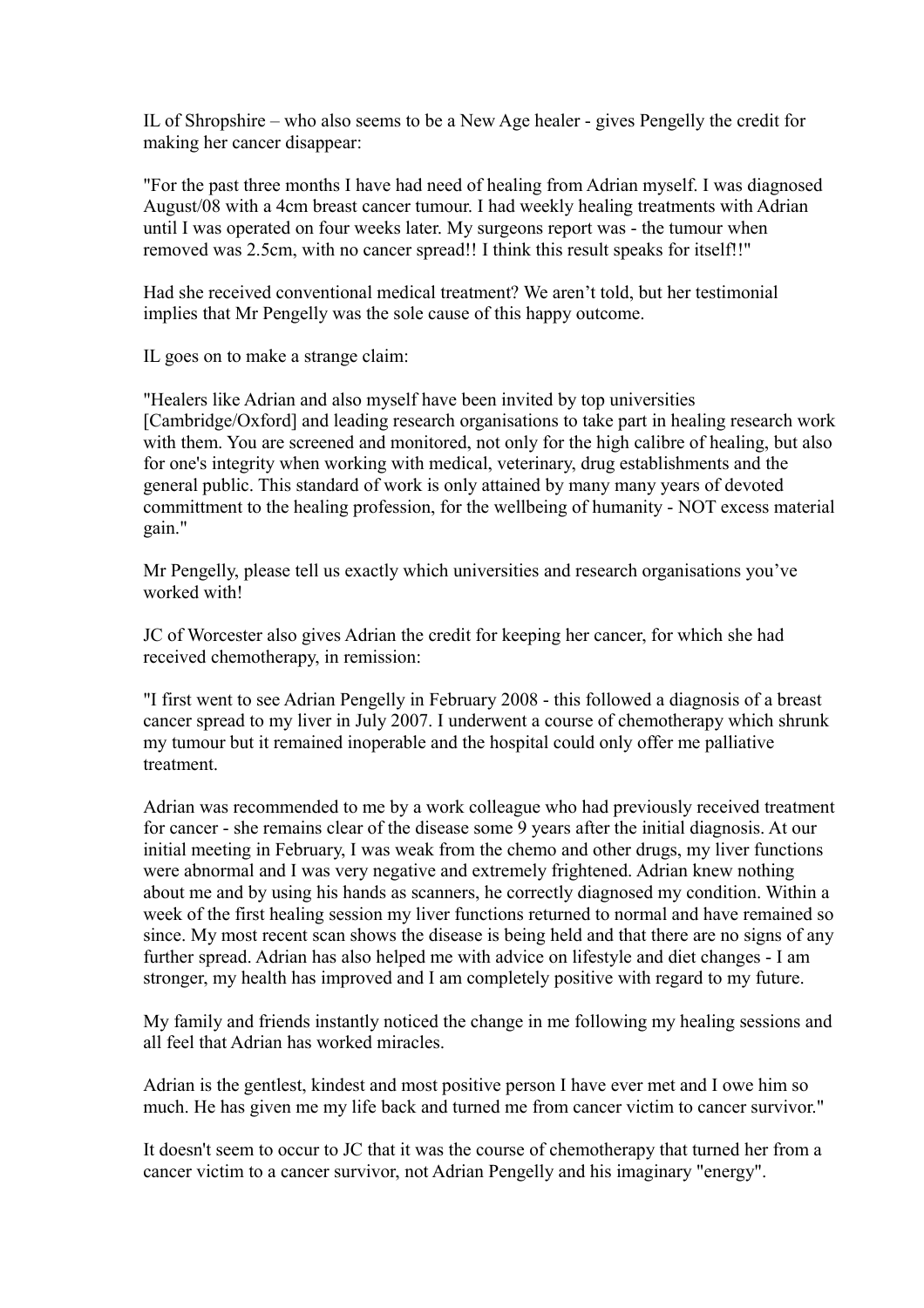HE of Australia writes:

"I was in the UK, in 2003, when I developed what was diagnosed as Polymyalgia. Time, and steroids were offered by conventional medicine as the possible cures. On my friend's recommendation I had two sessions with Adrian. My symptoms disappeared and have not returned. I have no hesitation in endorsing Adrian's gift of healing. I have no idea how he does what he does but I have first-hand experience of his gentle and powerful healing abilities. If I were to contract a serious illness, eg cancer, I would leave Australia and move to somewhere close to him and ask him for help. He is a rare and gifted person and he achieves positive results for many people. He has my wholehearted endorsement as a person and as a healer."

"If I were to contract a serious illness, eg cancer, I would leave Australia and move to somewhere close to him." Why? Wouldn't it be cheaper and easier for Mr Pengelly to carry out Distance Healing?

K of Herefordshire provides one of those odd testimonials so frequently encountered on New Age sites – it goes into great detail about the patient's ailments but doesn't say exactly what, if anything, the healer did to improve the situation.

"I have known Adrian for just over six years. Mine is a cocktail of medical problems which go back to Hodgkins Disease, originally diagnosed in 1965. I received very early radiotherapy which badly scarred my chest. Later I also received the very first chemotherapy, also violent. Between them, they saved my life and I was one of the first to survive the illness, but they have caused long-term damage. In 2001 I had an aortic valve replacement, but because I also have osteoporosis my sternum would not mend and I got serious infections. In all I had eight operations spread over four and a half months, each of them life-threatening, and lost my sternum altogether. I also acquired a lot more chest scarring. In addition I have asthma and thyroid problems. I also suffer from oedema and have to take a lot of diuretics. I get extremely breathless and cough constantly.

Through all this time I have found Adrian supportive and professional. He obviously cares very much about his work and refers to other patients with sensitivity, concern and yet also discretion. I have recommended him to various other people, all of whom felt he was able to help them.... I can not, hand on heart, say that Adrian's healing is what has made the difference in each case, but if I did not believe in him I would not keep on going to see him, nor would I keep on recommending him."

Unfortunately he or she ruins the otherwise fairly reasonable tone of the testimonial by adding:

"I have heard many remarkable stories [about Adrian]. Cancer patients whose tumours have lessened or disappeared are the easiest to quantify."

BH of Birmingham was also impressed:

"I was medically diagnosed as suffering from pancreatic cancer and given 3 months to live unless a major operation was performed. Following this diagnosis - and by now severely jaundiced - I contacted Adrian Pengelly and sought his advice. He had no hesitation in diagnosing that my condition was not cancerous, but the result of an autoimmune condition. However, because of the severity of the life-threatening jaundice, Adrian advised I should undergo surgery to relieve the blockage caused by my swollen liver.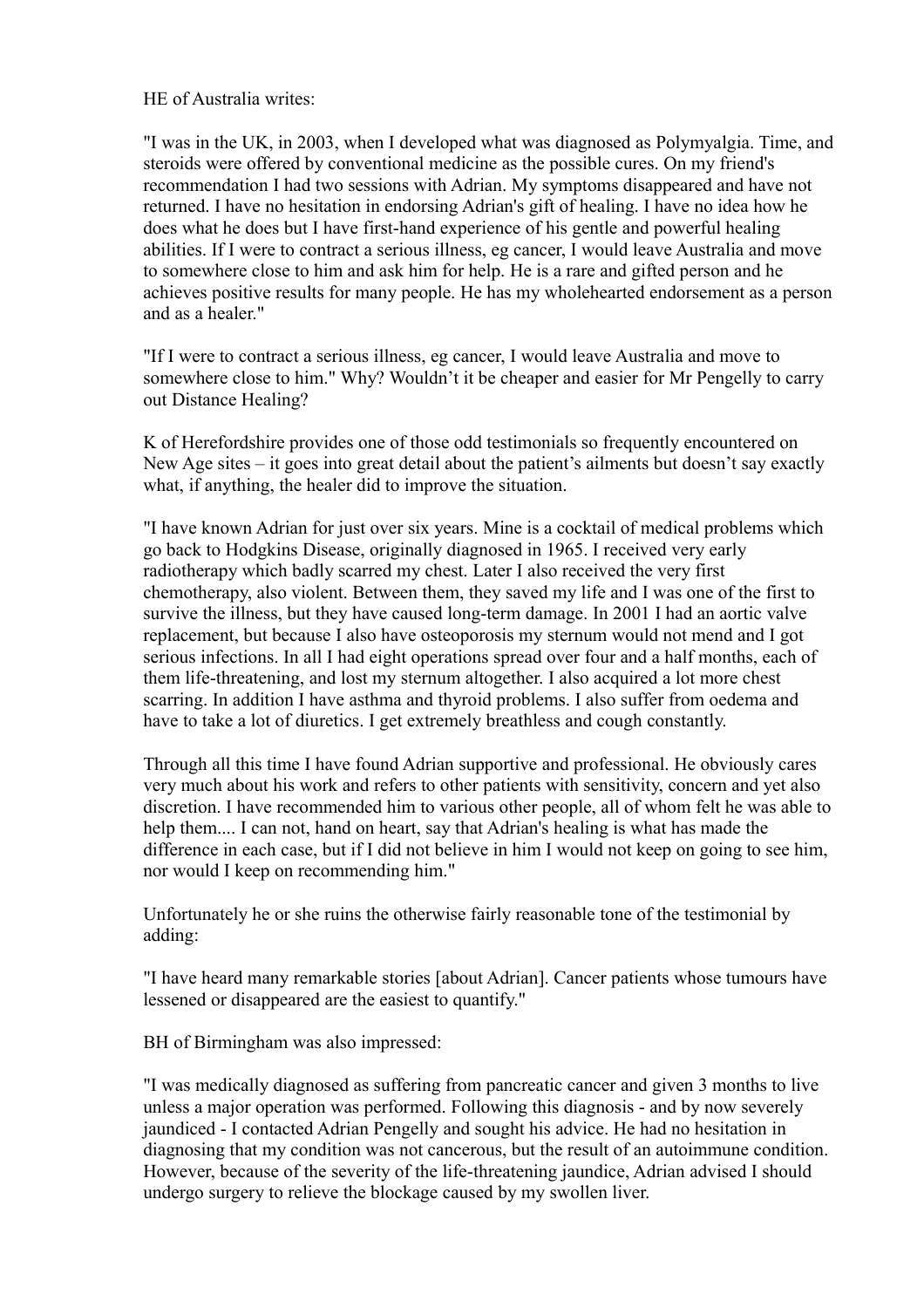The operation went ahead and much to the amazement of the surgeons no cancerous tissue was found to be present: the condition described as a rare form of autoimmune pancreatitis. The pancreas was left intact, but I was warned I would most likely develop diabetes and need medication for the rest of my life.

Following surgery I was extremely weak, lost over 3 stone in weight and severely depressed. I immediately returned to Adrian who proceeded to build up my energy levels. I have now gained weight and been fully discharged from the hospital: no sign of diabetes or any other disorder, and no need for medication of any kind - and living life to the full.

Adrian Pengelly is an incredible healer, possessed of a unique gift. His is a confidential and positive approach. He is an honest and straight-talking man, and doesn't suffer fools gladly. He makes no extravagent claims, and dismisses the idea that he is a miracle worker."

This seems to be a case of misdiagnosis on the doctor's part. And it doesn't take any mysterious skills to recognise the very visible symptoms of severe jaundice! As for Mr Pengelly's website, it consists of virtually nothing BUT extravagant claims and thinly-veiled insinuations that he is a miracle worker.

MG of Herefordshire writes:

"In April 2007, I was diagnosed with cancer of the liver and lungs, probably secondaries of a bowl cancer. At that time, the oncologist told me I had four months to live (Six at the outside). I underwent chemotherapy for a year, but eventually the side effects of the treatment outweighed any possible benefits and, on doctors advice, the chemotherapy ceased in June 2008.

I have been a patient of Adrian Pengelly since June 2007. The combination of his undoubted gifts, his high professional standards and the atmosphere of calm and harmony which he has created in his consulting room have, I am convinced, contributed greatly to my survival."

It is now one year and four months since MG's doctor advised that chemotherapy should be discontinued. When did Mr Pengelly receive this testimonial? Is MG still alive? I think we should be told.

AP of London's testimonial is particularly disturbing:

"What can I tell you about Adrian Pengelly? I think I have to start with me. Many years ago as a professional dancer with a back injury, I experienced healing from an exceptional healer in London (she is now living abroad). In the process I discovered my own innate ability and began working as a healer myself. Later I trained as a Movement Psychotherapist and worked in psychiatry within the NHS and in private practise.

In 2004 I found myself faced with a medical team strongly suggesting surgery because scans showed that I may have a carcinoma hiding under a benign tumour which if ignored could become life threatening. I spent two weeks researching and a week meditating. The following day I saw Adrian's number which had come my way along with many other options, I'd scribbled it on the edge of a news paper ...horse whisperer Worcestershire.

I made contact and was offered a five minute scan for Adrian to assess my condition. I took a day off work and travelled up from London to Droitwich where I found a calm young man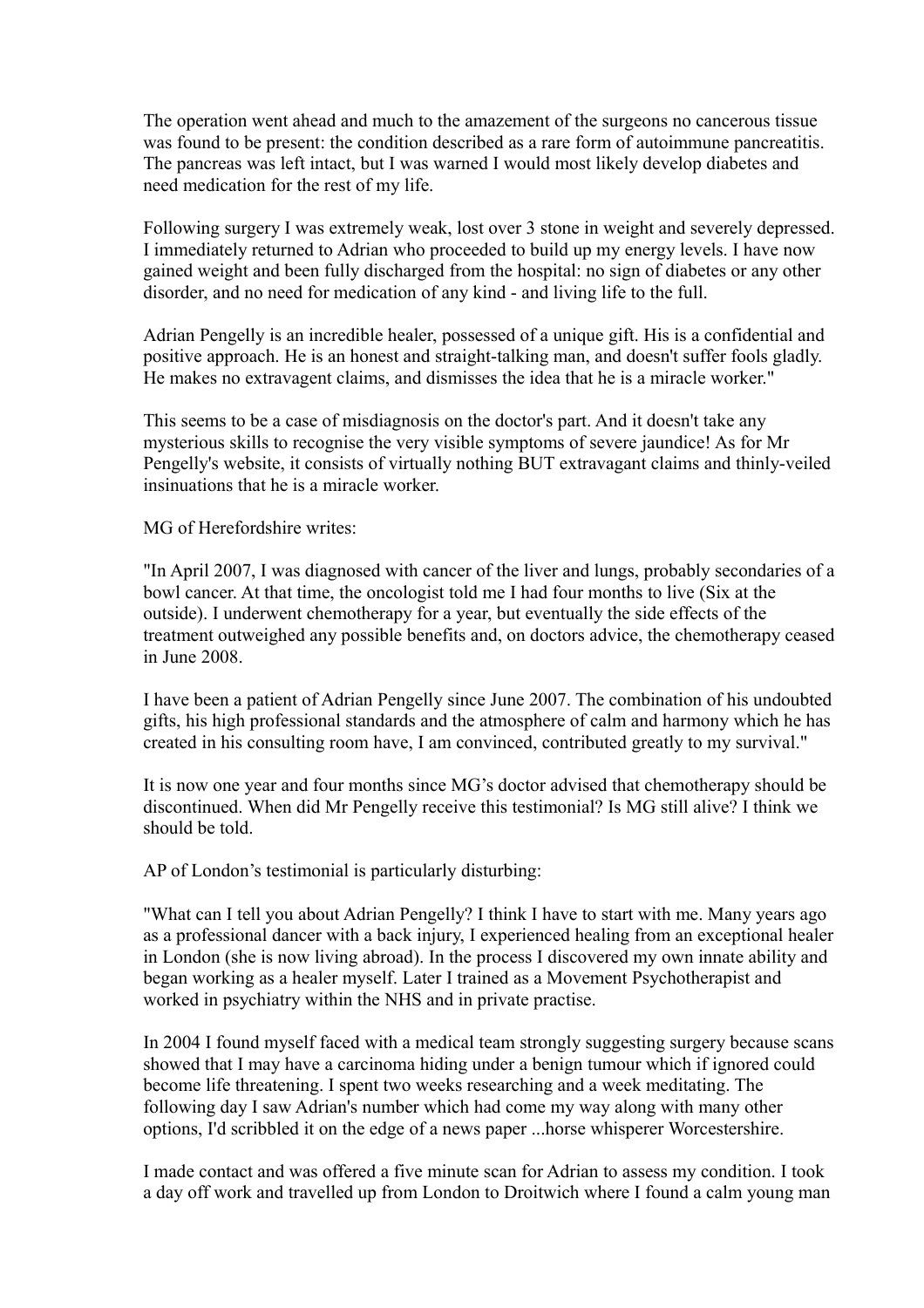in a barn type structure on a farm. I shook his hand and said to him, "I don't know anything about you but I've chosen to travel a hundred miles to see you for five minutes; tell me why I should trust you with something so serious..." Adrian said "because I'm proved right more than 92% of the time..."

He spoke with conviction and simplicity; he used his hand to scan me, and I immediately recognised the energy of profound healing. He did pick up some activity, said he could help and offered me a course of sessions. I travelled up every week and I am well. Since then, self employed and having received healing for a serious foot injury, when there has been a cash flow problem, Adrian makes it clear that lack of money does not mean sessions stop. He will reduce or even waive his fee if necessary.

Healing is multi-layered, physical, emotional, psychological, and spiritual. I would recommend him for any condition though particularly for any of my clients who have cancer, as Adrian once said, "I seem to have a knack for it!" Adrian has a confidence born out of his success and an attitude of service born out of his acceptance and commitment to use his ability for the well being of others, adults, children and animals.

He is without guile and his presence is wholesome and ordinary in the most extraordinary way."

AP was warned that he or she may have a potentially life-threatening cancer, but instead of having surgery went to see a fellow New Age healer who claimed to be PROVED right more than 92% of the time. Is AP still "well"? Did he or she ever seek conventional medical treatment? Is AP still alive?

Another reply on Mr Pengelly's FAQ page is rather disturbing:

"I have cancer and would like to see Adrian, but I don't want to stop my medical treatment. Is that OK?

Of course, that is no problem at all. In general Adrian is happy to work with people having conventional medical treatment. However, it can sometimes slow his work and chemotherapy certainly affects his sensitivity so that he may not be able to sense your energy as deeply as usual. But many hundreds of people have been successfully treated while also having medical treatment. Contact Adrian directly to discuss this further."

What exactly does Mr Pengelly mean by "in general"? He says elsewhere that no potential patients are turned away, but are there medical conditions in which he won't "work with people having conventional medical treatment?" The "Watchdog" film provided devastating evidence that Pengelly DOES tell cancer patients that if they were members of his family he would advise them not to undergo chemeotherapy. The meaning behind this phrase is obvious - if ditching mainstream cancer treatment is OK for Mr Pengelly's nearest and dearest it's OK enough for anyone.

He also makes an interesting comment about the nature of his healing abilities:

"Healing can be expressed in a similar way to an electromagnetic field spreading outwards from Adrian and enveloping anyone and anything within a certain distance. People or animals in the vicinity of a healing session often receive healing despite not being in physical contact with Adrian... Further evidence that healing acts rather like a magnetic field is seen when mechanical and electrical equipment is affected by Adrian. It is very common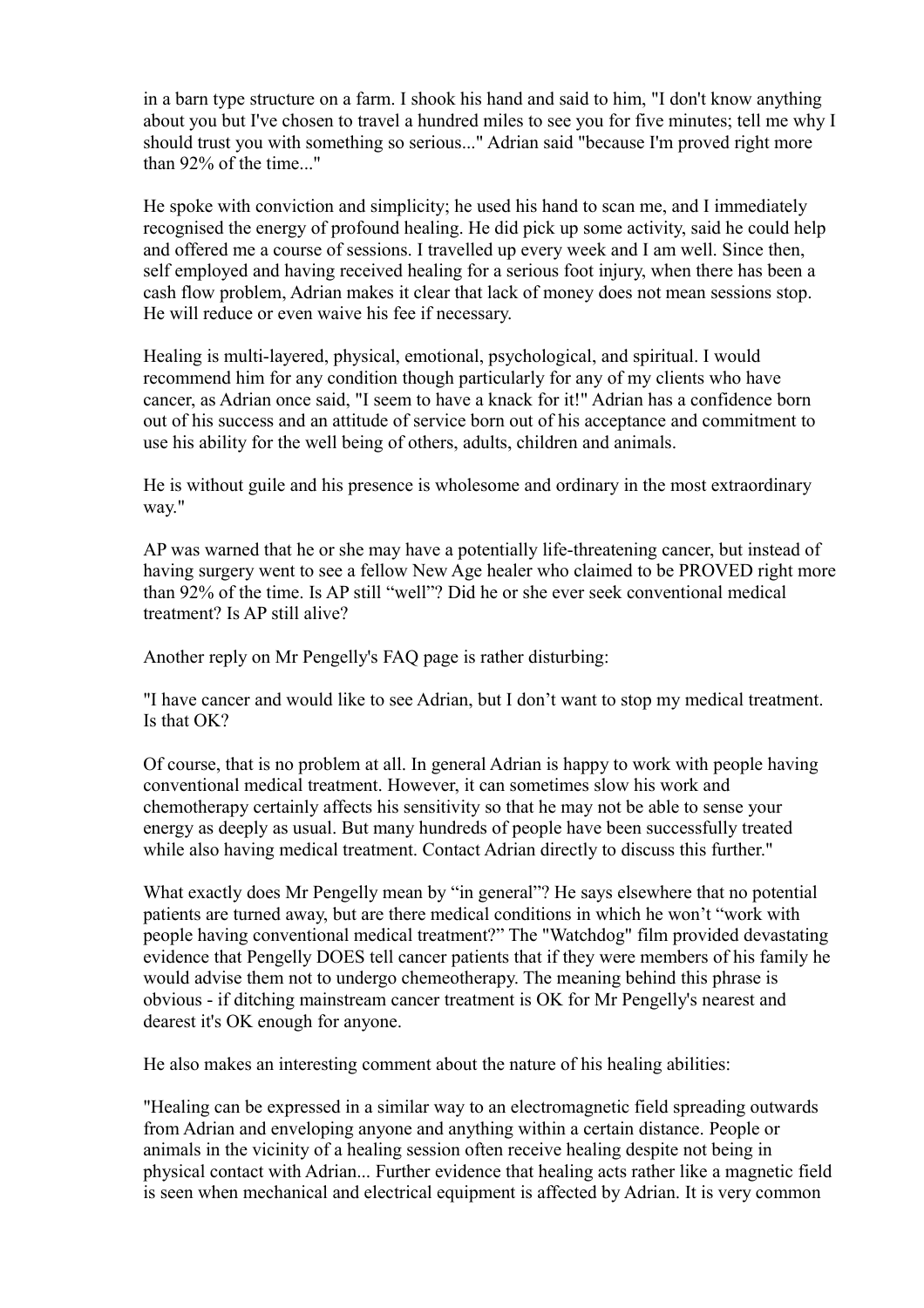for clocks or watches in the vicinity of a healing session to stop working. This will include both mechanical and electrical time pieces. Doubtless, experiments could be performed to measure the extent and strength of the field. This may then give further clues as to the nature and origins of the healing ability."

Would Mr Pengelly be willing to submit to properly conducted tests? His claim about stopped clocks and watches sounds sounds suspiciously like Uri Geller's act, but it should be easy enough to prove or disprove.

After seeing Mr Pengelly's misdiagnosis of Patrick the horse "Watchdog" viewers might be amused by this comment:

"A number of top class high profile horses have also been successfully treated, but owners and trainers are often very reticent about anyone knowing they have sought out Adrian's work!"

How very convenient - no point in asking Mr Pengelly for their names, then...

Finally, for those of you intrigued by the reference to Pengelly calling himself "Sir" Adrian, here's the story behind it. He claims to have inherited the title from the second son of Sir Thomas Pengelly, a 17th century judge, the line of the eldest son having died out. Utter rubbish - according to the Dictionary of National Biography Sir Thomas died unmarried and childless. The name Pengelly does not occur in Burke's Peerage. The fact that Pengelly constructed this rather elaborate little fantasy indicates that, to put it mildly, he may not be trustworthy in other matters. He also claims to be a graduate of Birmingham University, yet the Alumni Department has no record of a student of that name.

Earlier today a paragraph was added to Pengelly's website stating that he "will continue to work in hospitals and hospices". I simply cannot believe that any self-respecting hospital or hospice would allow him anywhere near their patients.

[Complain about this comment](https://web.archive.org/web/20120418105018/http://www.bbc.co.uk/dna/blog191/comments/UserComplaintPage?PostID=85889571&s_start=1)

• 21. *At [11:04pm](https://web.archive.org/web/20120418105018/http://www.bbc.co.uk/blogs/watchdog/2009/09/adrian_pengellys_healing_hands.html#P85889832) on 17 Sep 2009, [Croydon Bob](https://web.archive.org/web/20120418105018/http://www.bbc.co.uk/blogs/profile?userid=10277631) wrote:*

There are not two different kinds of medicine. There's only real treatment and fake treatment. If it is called "alternative" or "complimentary" then it isn't medicine, it isn't treatment, it won't cure you.

I thought today's show was brilliant, best Watchdog I've ever seen. I hope that Watchdog do more features on other woo merchants (including "faith" healers).

[Complain about this comment](https://web.archive.org/web/20120418105018/http://www.bbc.co.uk/dna/blog191/comments/UserComplaintPage?PostID=85889832&s_start=1)

• 22. *At [11:40pm](https://web.archive.org/web/20120418105018/http://www.bbc.co.uk/blogs/watchdog/2009/09/adrian_pengellys_healing_hands.html#P85890226) on 17 Sep 2009, [goodwillams](https://web.archive.org/web/20120418105018/http://www.bbc.co.uk/blogs/profile?userid=14139637) wrote:*

I am surprised at the BBC producing such lightweight, shoddy reporting. Their investigation into Adrian Pengelly did not prove that he was a rogue trader. Looks like it is all about making a trashy program and nothing to do with true reporting. Such a shame - calls all other rogue trading reports into question. I won't be tuning in again. Very disappointing.

[Complain about this comment](https://web.archive.org/web/20120418105018/http://www.bbc.co.uk/dna/blog191/comments/UserComplaintPage?PostID=85890226&s_start=1)

• 23. *At [11:45pm](https://web.archive.org/web/20120418105018/http://www.bbc.co.uk/blogs/watchdog/2009/09/adrian_pengellys_healing_hands.html#P85890255) on 17 Sep 2009, [AlbertTeddy](https://web.archive.org/web/20120418105018/http://www.bbc.co.uk/blogs/profile?userid=14130684) wrote:*

Very disappointing report on this visionary healer, energy worker, psychic and remote healing charlatan.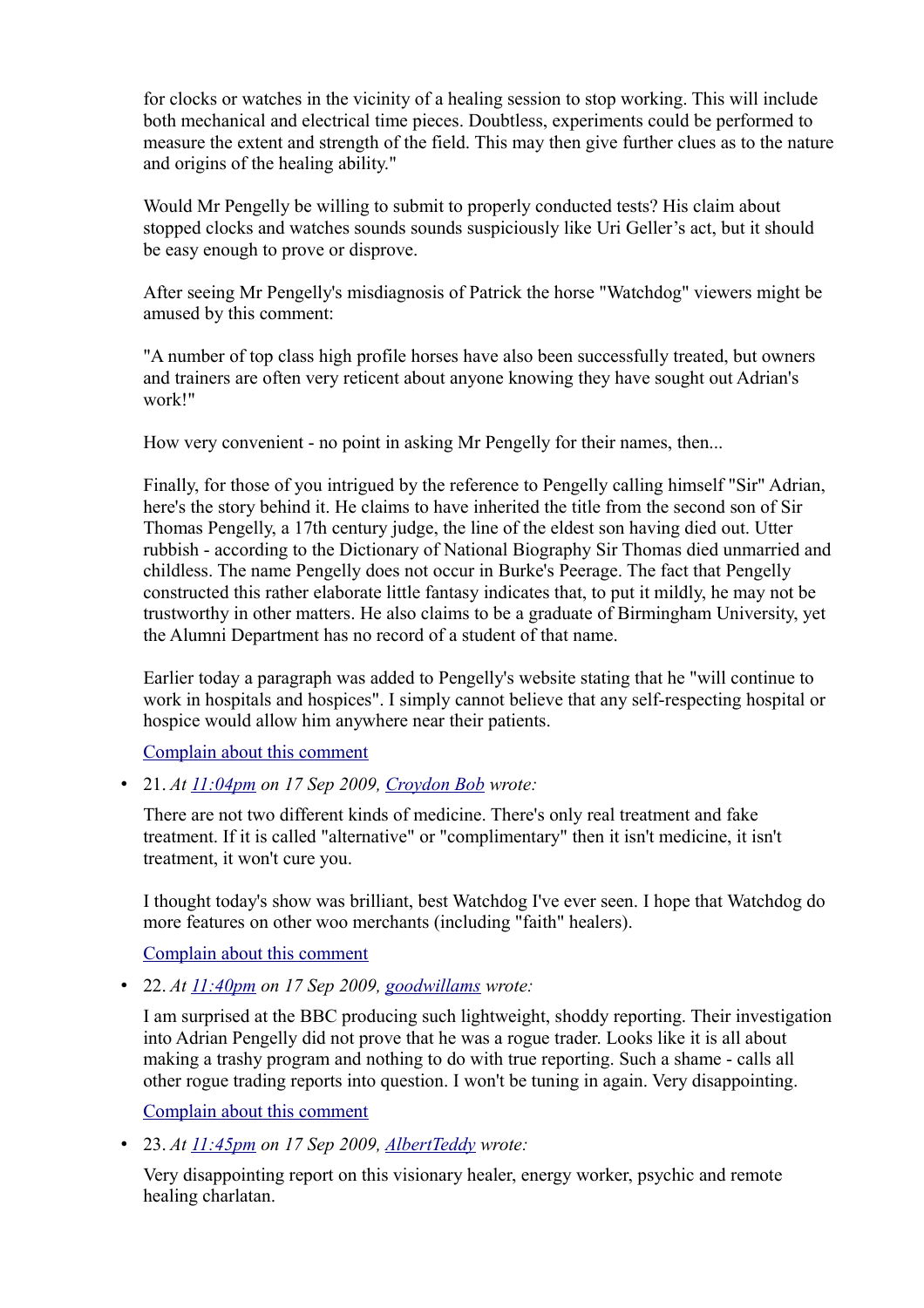Childish and theatrical with repetitive weak comments.

Is it a coincidence his website has disappeared?

Even worse was the Macmillan chap saying the Alt Med has a place and should be "Regulated"(legitamized)

A good question for his Supporters would be "How much cash have you paid him over the last 5 years?"probably in cash.

Whilst you briefly mentioned his house much more could have been done on his travels and properties.

A chap like this has the potential for a thorough demolition job why wasent it done? Channel Four Despatches or Roger Cook would have done it.

[Complain about this comment](https://web.archive.org/web/20120418105018/http://www.bbc.co.uk/dna/blog191/comments/UserComplaintPage?PostID=85890255&s_start=1)

• 24. *At [11:53pm](https://web.archive.org/web/20120418105018/http://www.bbc.co.uk/blogs/watchdog/2009/09/adrian_pengellys_healing_hands.html#P85890323) on 17 Sep 2009, [keithm1](https://web.archive.org/web/20120418105018/http://www.bbc.co.uk/blogs/profile?userid=4953103) wrote:*

this person has more credability than the bbc and big pharma will ever have.

[Complain about this comment](https://web.archive.org/web/20120418105018/http://www.bbc.co.uk/dna/blog191/comments/UserComplaintPage?PostID=85890323&s_start=1)

• 25. *At [00:13am](https://web.archive.org/web/20120418105018/http://www.bbc.co.uk/blogs/watchdog/2009/09/adrian_pengellys_healing_hands.html#P85890472) on 18 Sep 2009, [Martin7893](https://web.archive.org/web/20120418105018/http://www.bbc.co.uk/blogs/profile?userid=14139648) wrote:*

This comment was removed because the moderators found it broke the [House Rules.](https://web.archive.org/web/20120418105018/http://www.bbc.co.uk/messageboards/newguide/popup_house_rules.html)

• 26. *At [00:31am](https://web.archive.org/web/20120418105018/http://www.bbc.co.uk/blogs/watchdog/2009/09/adrian_pengellys_healing_hands.html#P85890537) on 18 Sep 2009, [Martin7893](https://web.archive.org/web/20120418105018/http://www.bbc.co.uk/blogs/profile?userid=14139648) wrote:*

Yeh because everyone loves chemotherapy don't they. How much did you say Adrian charges? and did anyone hear about the boy Daniel Hauser in the US who went on the run from chemo? because I don't see Adrian sending bounty hunters for people who refuse his treatment, infact quite the opposite.

Does anyone actually know what cancer is?! With respect may I give you the basics because its not as complicated as it is made out to be.

The body constantly regenerates itself, cells re-cycle, this is why people eventually get old as the cells can't replicate themselves accurately forever. We all shed skin as our skin renews, we also have a new skeleton every several years. Cancer is a glitch in this cell replication process but it is preventable as well as reversible.

This cell regeneration process in the body (as are all process in the body i.e. fibre being good for digestion) is dependant on what enters the body, few can deny the link between smoking and cancer. Smoking is particularly bad, but still it is what you put into your body in general that you should be aware of for the same reason.

[Complain about this comment](https://web.archive.org/web/20120418105018/http://www.bbc.co.uk/dna/blog191/comments/UserComplaintPage?PostID=85890537&s_start=1)

• 27. *At [01:01am](https://web.archive.org/web/20120418105018/http://www.bbc.co.uk/blogs/watchdog/2009/09/adrian_pengellys_healing_hands.html#P85890623) on 18 Sep 2009, [Emerald87](https://web.archive.org/web/20120418105018/http://www.bbc.co.uk/blogs/profile?userid=14139655) wrote:*

The Watchdog item about Adrian Pengelly appears to have been lifted wholesale off some online forums, including ukskeptics, 123people and badpsychics (to name just a few). As a friend of Adrian, it seems to me that the content of these forums was submitted by people with a personal grudge against him, and similarly these people were no doubt responsible for alerting Watchdog about him.

He is a very gentle and humble man, yet totally committed to helping people with his remarkable gift. And I was very glad to realise that, after initially feeling very sad that my friend had been tricked and ridiculed on national television, Adrian came through it all as the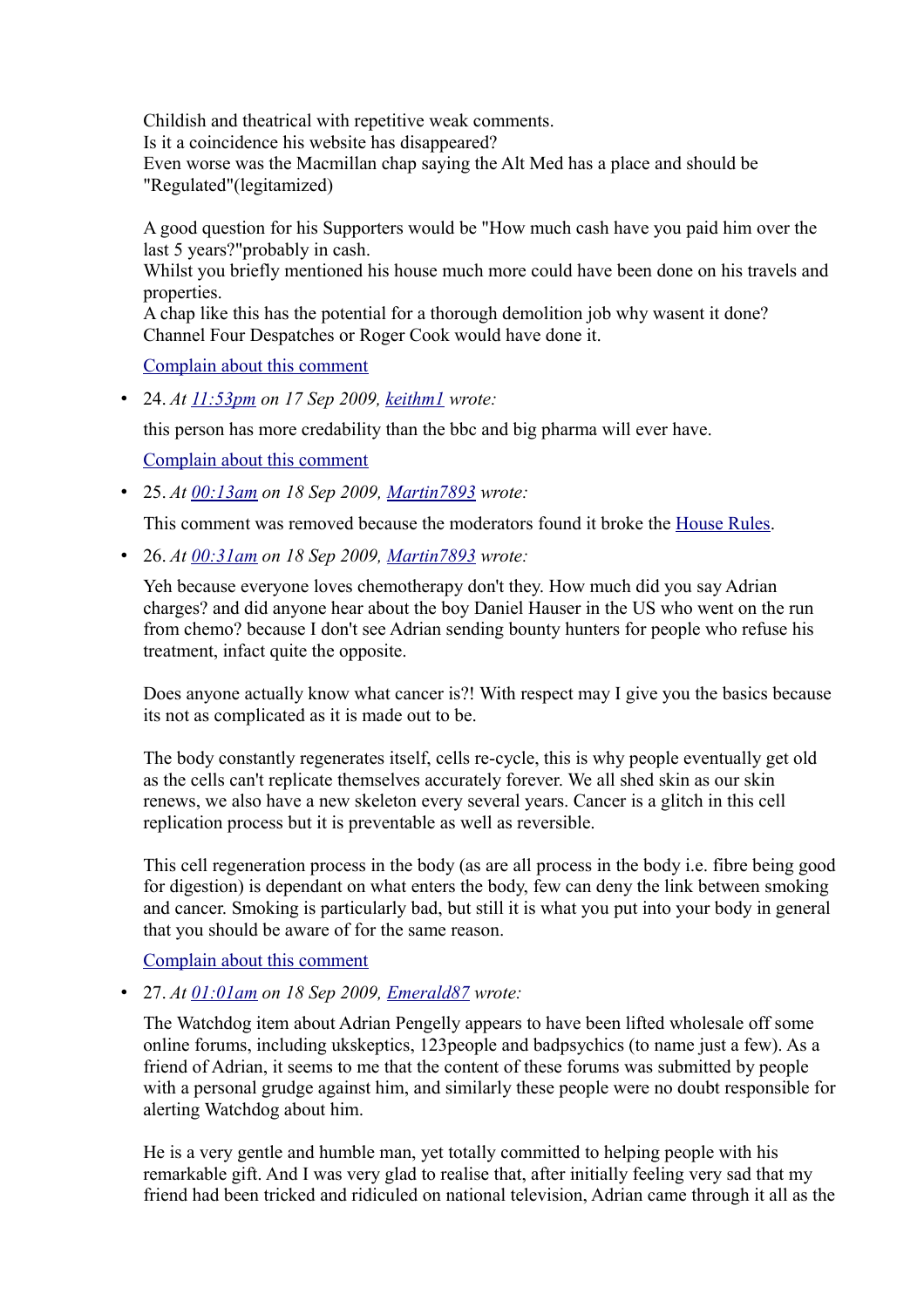intelligent, sensitive and caring gentleman he is. Which is more than can be said for those leather-clad lummoxes!

[Complain about this comment](https://web.archive.org/web/20120418105018/http://www.bbc.co.uk/dna/blog191/comments/UserComplaintPage?PostID=85890623&s_start=1)

• 28. *At [08:51am](https://web.archive.org/web/20120418105018/http://www.bbc.co.uk/blogs/watchdog/2009/09/adrian_pengellys_healing_hands.html#P85891482) on 18 Sep 2009, [Gezr08](https://web.archive.org/web/20120418105018/http://www.bbc.co.uk/blogs/profile?userid=14139732) wrote:*

I am perhaps staggered more by some of the comments here more so than 'Sir' Adrian Pengelly. Lets just be clear here;

1. He was observed making a bogus diagnosis on the horse

2. He missed the true diagnosis on the horse

3. He was observed talking to 'spirit' in house that was about as haunted as a tea cup sitting right next to me

4. He was observed making outlandish claims in curing cancer with no evidence

5. (This is the worst one) He was suggesting to the assumed cancer patient that coming off chemotherapy would enhance his treatment.

This man is a danger to the public and is probably breaking the law (ever heard of the cancer act woo mongers). Now I would be willing to accept he is deluded but to me he looked like he new exactly what he was doing. The supporters here need to step back and realise you are being fleeced.

Finally in response to Rayner22 what are you talking about? You state 'the expertise, insight and understanding, of Healing in a psychic capacity' like you have some inner knowledge. All you have is a close minded belief and nothing else, e.g. no person EVER has be able to demonstrate psychic ability. It is an end of the pier Victorian con trick that any good mentalist magician can demonstrate. You read a couple of woo books then you have an inner knowledge eh? Try going to university for a few years to get yourself an MD, then do some healing.

[Complain about this comment](https://web.archive.org/web/20120418105018/http://www.bbc.co.uk/dna/blog191/comments/UserComplaintPage?PostID=85891482&s_start=1)

• 29. *At [09:40am](https://web.archive.org/web/20120418105018/http://www.bbc.co.uk/blogs/watchdog/2009/09/adrian_pengellys_healing_hands.html#P85893014) on 18 Sep 2009, [tanavar2009](https://web.archive.org/web/20120418105018/http://www.bbc.co.uk/blogs/profile?userid=14139758) wrote:*

i think people like this bloke should be fined, My brother had cancer and my uncle dead from cancer so hearing this fairy tale story about him curing cancer and making people come off there proved to be sucessfull treatments from REAL doctors makes me angry.

This man is just scamming peaple, everyone wouldn't put up with it if it was a scam about something else so why put up with it here???

for all those who support him, why? why support someone that says one thing while being secertly recored then suddenly changes his mind about it when he is being interviewed!!!

i think he should be tested to weather or not this helps!! and if it doesn't he can go to his next scam with he will when this ones finished like all scammers do!!!

and to Rayner22 he did say he can cure cancer, on the tape and in the interview he said he can but he hasn't got any proof!! and talking about shallow minded i think people like you are the shallow minded ones, we do have beilef but they might be different to your but just saying those who dont understand this as shallow minded makes me laugh!!

So Rayner22 if you believe your self to be the same as this bloke then you are mis leading in your comment!! this bloke mis lead this women whilst be secertly recorded!!!

[Complain about this comment](https://web.archive.org/web/20120418105018/http://www.bbc.co.uk/dna/blog191/comments/UserComplaintPage?PostID=85893014&s_start=1)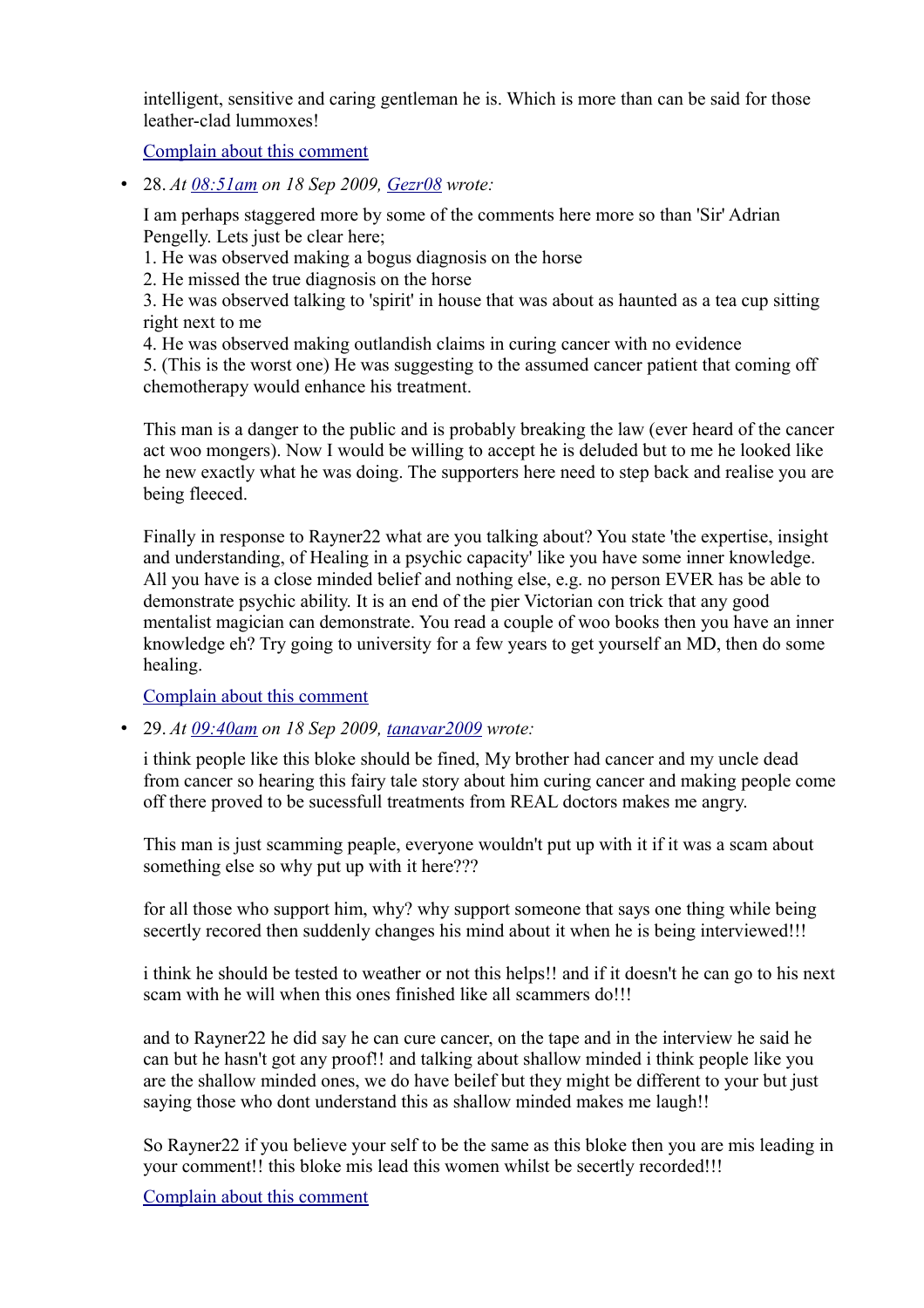## • 30. *At [10:09am](https://web.archive.org/web/20120418105018/http://www.bbc.co.uk/blogs/watchdog/2009/09/adrian_pengellys_healing_hands.html#P85894527) on 18 Sep 2009, [richchocomoca](https://web.archive.org/web/20120418105018/http://www.bbc.co.uk/blogs/profile?userid=14139774) wrote:*

Great job exposing this one Watchdog !

An article in the Worcester Evening News yesterday claimed that Mr P had treated over 20,000 people, if he is that good, surely he would have needed a football stadium, not a village hall for all his fans to flock to ? instead he claimed in the article to have 35 followers there, hardly the cult leader he imagines himself to be is he ! Watchdog claim it was 21 people and as a great number of them were children one would assume they were accompanied by adults ? so not all clients then ? when Matt asked the big question, only one hand was raised slowley from the back of that little gathering. So I guess we can assume 65% does not equal 1 in 20,000 !

I am not anti alternative therapy in fact I practice it myself under the guidlines laid down by my insurance company, so where exactly does Mr Pengelly get his insurance from ?, he does need it in order to practice legally. So when he makes such outrageous statements that are in direct breach of the 1939 cancer act I wonder if he has any at all ? or if he does, do the company know about his claims which would invalidate it anyway ?

He also claims on his website that he will continue his work in hospitals and hospices, I do hope the management of all local NHS/PCT's are aware of this and that he has permission and not only insurance but higher CRB clearance. I work for his local NHS PCT and the management do seem a little disturbed by his statement !

As for the horse, well of course vets know nothing about how they work do they ? they just waste 7 years in training going to parties and getting drunk no doubt !If Mr pengelly knew anything about how a horse worked, the first thing he would have asked is for the horse to be trotted up in front of him. Also the horse was resting on that R/fore with the leg slightly out which no doubt took pressure off the area in the foot where the real problem lay, so of course it had tension behind the knee, the kneee was locked.

To make a diagnosis of any ailment in an animal is illegal under the RCVS act unless you are a qualified veterinary surgeon. It is also illegal to offer to treat an animal unless you are a vet, with the proviso that a layman can do so but only with a proper veterinary referal form. I do hope Mr P requested one of those when you took the horse to him ?

[Complain about this comment](https://web.archive.org/web/20120418105018/http://www.bbc.co.uk/dna/blog191/comments/UserComplaintPage?PostID=85894527&s_start=1)

# • 31. *At [10:09am](https://web.archive.org/web/20120418105018/http://www.bbc.co.uk/blogs/watchdog/2009/09/adrian_pengellys_healing_hands.html#P85894553) on 18 Sep 2009, [MIDIS001](https://web.archive.org/web/20120418105018/http://www.bbc.co.uk/blogs/profile?userid=14139790) wrote:*

I know Adrian Pengelly and have used and recommended his services to many of my friends. I dont profess to understand what he does or how he does it but he has treated my horses for several years. He treated one of my horses which could no longer race due to a 'mystery problem' which was never diagnosed even though we used top horse vets and he was referred to the Vetinary College in Liverpool who also failed to find out what was wrong with him. As a stallion his problem prevented him serving mares and often he would be in a lot of pain and we had no idea why. We thought it was something in his back and it was a last resort that I was directed towards Adrian. I had nothing left to loose - he only saw my horse 4 times but he transformed his life. After Adrians treatments he was more supple could roll, has spent many years serving mares and we even raced him again. He wasnt perfect, but he had a much happier life. A less expensvie treatment than any vet. Because of this I trusted him enough to see my mum who had terminal cancer even though he was unable to cure her ( I never thought he could) he gave her so much hope and comfort that it was worth every penny. Sometimes its not about the outcome no one is God and you would be a fool to think he was but what he can offer to these people is hope and who knows maybe the odd mirical can happen now and again?

# [Complain about this comment](https://web.archive.org/web/20120418105018/http://www.bbc.co.uk/dna/blog191/comments/UserComplaintPage?PostID=85894553&s_start=1)

• 32. *At [10:48am](https://web.archive.org/web/20120418105018/http://www.bbc.co.uk/blogs/watchdog/2009/09/adrian_pengellys_healing_hands.html#P85896801) on 18 Sep 2009, [johnbonds](https://web.archive.org/web/20120418105018/http://www.bbc.co.uk/blogs/profile?userid=14139839) wrote:*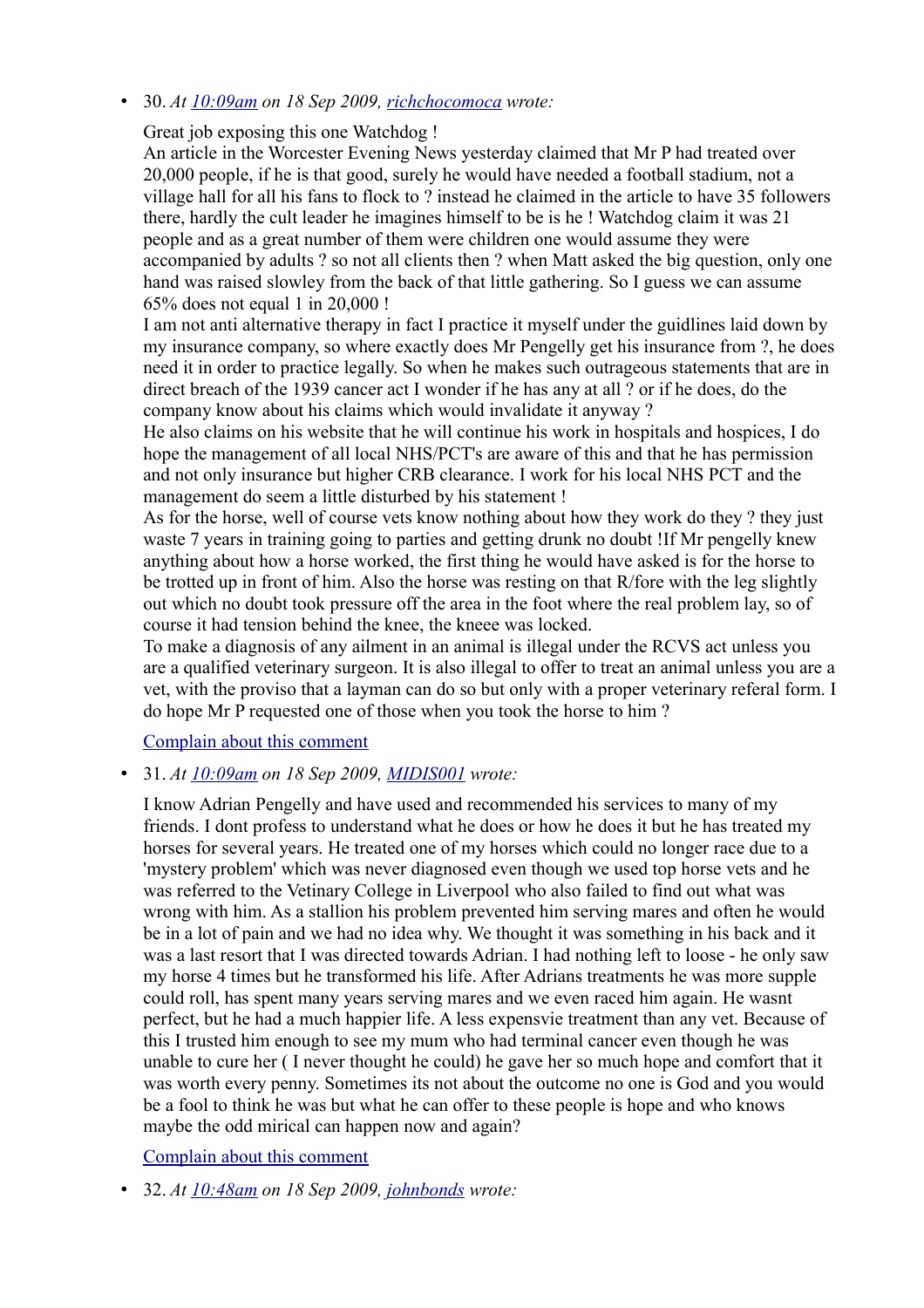If may comment on this program my son was diagnosed with cancer with a 25% chance of survival I was told about Adrian we went to see him he examined my son and told him exactly where the cancer was and the size of it this was before the hospital had completed their full tests Adrian's information was correct and with the help of Adrian and the NHS (at no time did Adrian say do not have other treatment) I am pleased to say my son survived. This show was very carefully edited to show negative results I just hope that people with the same problem my son had will not be guided by the this editing you have done and not go to see him. If we had been aware of a meeting then we would have gone to support Adrian but then if we had when the lady that Adrian had cured tried to tell you details it was edited out so I guess you did not wish to know that.

#### [Complain about this comment](https://web.archive.org/web/20120418105018/http://www.bbc.co.uk/dna/blog191/comments/UserComplaintPage?PostID=85896801&s_start=1)

• 33. *At [11:23am](https://web.archive.org/web/20120418105018/http://www.bbc.co.uk/blogs/watchdog/2009/09/adrian_pengellys_healing_hands.html#P85899079) on 18 Sep 2009, [lrajah](https://web.archive.org/web/20120418105018/http://www.bbc.co.uk/blogs/profile?userid=14139905) wrote:*

I thought that your coverage of Adrian Pengelly was most unfair. I have no idea whether his 'treatment' of people with cancer works or not (although you certainly did not prove that it does not) but what I do know, from experience, is that a positive attitude and a belief in being healed is incredibly important. One should never belittle the power of positive thinking and I think people like Adrian who are willing to help should be encouraged, and not hounded by the BBC just to fill some cheap airtime.

#### [Complain about this comment](https://web.archive.org/web/20120418105018/http://www.bbc.co.uk/dna/blog191/comments/UserComplaintPage?PostID=85899079&s_start=1)

• 34. *At [12:05pm](https://web.archive.org/web/20120418105018/http://www.bbc.co.uk/blogs/watchdog/2009/09/adrian_pengellys_healing_hands.html#P85901932) on 18 Sep 2009, [healtruth](https://web.archive.org/web/20120418105018/http://www.bbc.co.uk/blogs/profile?userid=14139946) wrote:*

As the General Manager of the largest and longest serving Healing Charity in the UK I am appalled by the content of your programme.

I realise that the BBC need to keep the public informed of newsworthy items but surely you have a duty of care to provide full facts when such a controversial issue is addressed. Indeed it would have been prudent (before going on air) to have sought comments from ourselves on the issue of Healing and not merely broadcasted one Healer's viewpoint which is certainly not the view of the majority. Our healers provide healing on a weekly basis to in excess of 1,000 patients on a Nationwide basis and are strictly controlled by a Code of Conduct which controls their behaviour. Under no circumstances do our healers proclaim they offer a "cure" to any problem or disease that presents. What we do claim is to provide proven benefit to our patients in a variety of ways including effectively releasing a flow of energy and enables their natural resources to work thereby stimulating the body's own immune system to act in a positive way. We believe this complements conventional medicine but in no way replaces it..... Our healers have to undergo a 2 year training programme where they have to demonstrate their committment to Healing and provide case studies from patients who have received a positive response. Our Charity has been in existence for 55 years and will continue to provide healing to all those in need. We work daily in hospitals and hospices nationwide working alongside Doctors and Consultants to provide complete healthcare to patients.

## [Complain about this comment](https://web.archive.org/web/20120418105018/http://www.bbc.co.uk/dna/blog191/comments/UserComplaintPage?PostID=85901932&s_start=1)

• 35. *At [12:10pm](https://web.archive.org/web/20120418105018/http://www.bbc.co.uk/blogs/watchdog/2009/09/adrian_pengellys_healing_hands.html#P85902236) on 18 Sep 2009, [Thinker72](https://web.archive.org/web/20120418105018/http://www.bbc.co.uk/blogs/profile?userid=14139936) wrote:*

There are a lot of posts on here waiting for moderation so I can only comment on what is on here already.

First, can we please look at the background that was touched upon on watchdog that appears to have been forgotten. More can be found out, as I have done, through basic google searches.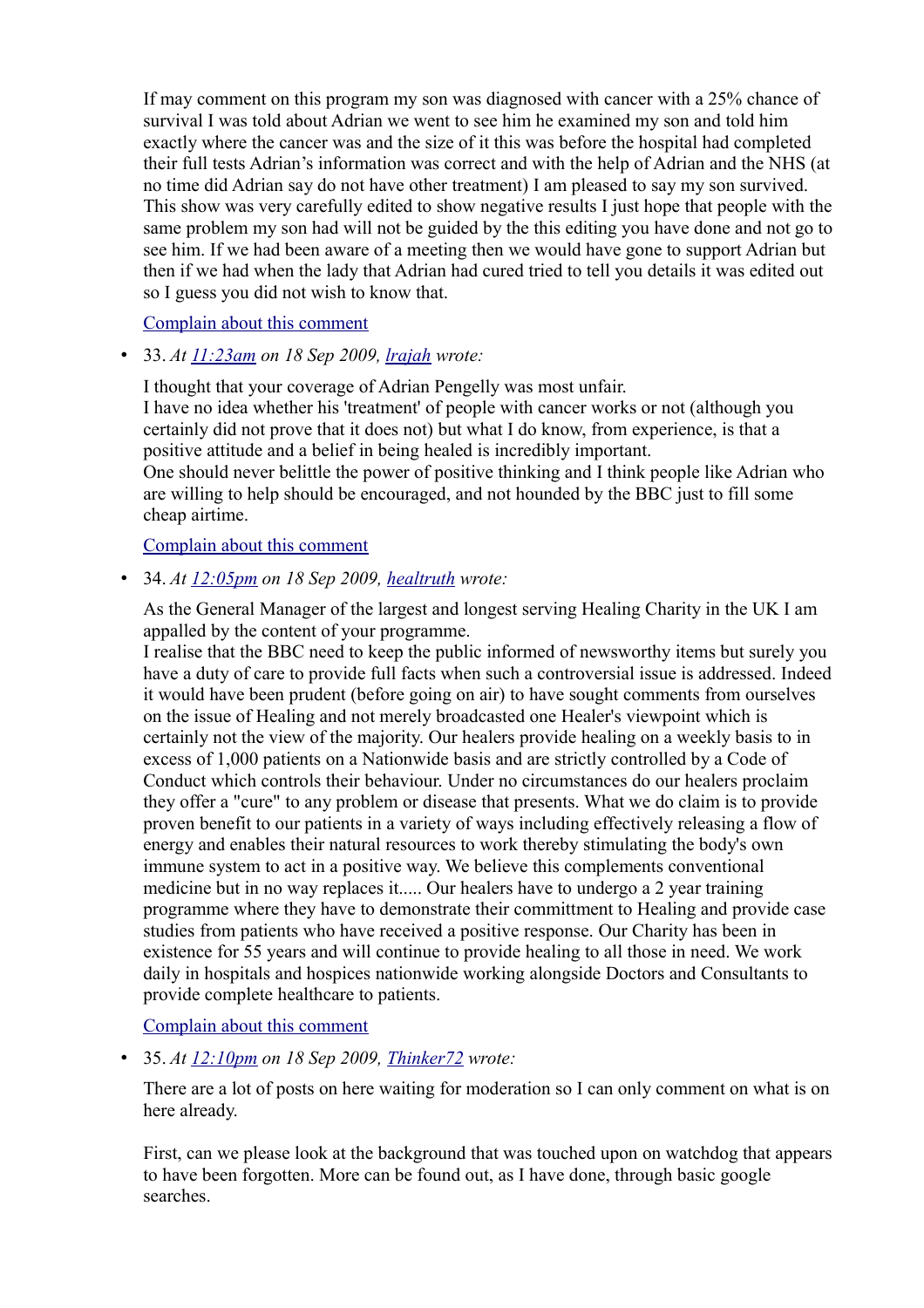Ok..we know this man has been able to afford a £680,000 house in the country as a result of what he does. He did an interview on the local radio station on the same day as the watchdog programme and implied he doesnt make a lot of money. It is alleged he charges £30 for a 20 minute session making him on £60 an hour. It was also touch upon but not delved into a great deal, in the programme, that he sometimes uses a "Sir" title. He has also claimed to have inherited this title in public interviews. This has all been disproven and therefore this is a lie. [Removed for legal reasons] He also has been exposed for lying about having a further education and a period of time of living in France and a few other things too. So why is this important in this story? This man is making unusual claims and requiring us to trust his integrity as he himself accepts they are unusual. Well we have a background of evidentual lies and now hes asking us to believe him. I would have liked watchdog to have asked his supporters how they feel knowing that the man has lied about several things. Were they aware? Does it change their support?

Pengelly claimed "Vets dont know about horses" within the first section. Intersting to note that Vets apparently dont like him. Hardly suprising if statements like that are being relayed. Did anyone also note how he had to ask which leg was injured? Im not into equine life in a big way, but isnt the way to check lameness to see the horse walk? Adrian then went towards the correct injured leg after direction. Despite it being the wrong area he claimed the horse felt tense behind the leg. Not a vet here, but if I had an injured shoulder and someone started examining my arm on the same side would I get tense?

The Haunted house episode was quite amusing. I admit it didnt really prove anything other than Adrian claimed afterwards it had the spirit of a man named John in it. He has of course randomly picked one of the most obvious/popular names out of the air which offers no proof whatsoever. It may have become more interesting if he had provided a surname, occupation, period of time etc. The usual stuff we have grown to expect from paranormal programmes. But no. Just john. He did again imply on the local radio station that all old houses have some kind of spirit. Do we need to run a poll of people who live in old properties who have never experienced anything "paranormal" to disprove this? Hope not as I think it would just give us an obvious result we can all predict without being psychic. Notice how Pengelly dealt with it all in a sensitive manner? "We can do this the nice way or the nasty way". Be interesting here to hear off other psychics about the approach of confrontation in that form being normal practice?

But then we move on to the most important part of the programme. Pengellys claim to cure cancer and to use terms like "got rid of", "successful", "make better", "remove" etc which amount to the same. This is the point that I truly want to make. We know and have it proved that this man lies. We also know that he makes quite a bit of dosh from what he does. So we have a dishonest man making a significant amount of money from people with terminal illness. Happy with that equation? I hope even his most avid supporters wouldnt be. But watchdog is about consumer protection. So why did they go after Pengelly when you consider there are 1000's of healers in the UK. It is because he broke the law. The Cancer Act protects people. Within it it clearly states you are NOT allowed to say you can cure cancer. Was the programme against complimentary medicines or healing? No. In fact it mentions them and includes links to sites on this forum where you can find the promotion. Out of the 20,000 people Pengelly claims to have treated, he managed to muster 21 supporters. One out of that 21 put her hand up to say Pengelly cured her, but has gone on to admit that she has received medical treatment also so it is conceivable that the conventional medicine did the work and not Pengellys hands. Or even could we comprehend the body healed itself without Pengelly intervention. On the topic of supporters, the programme was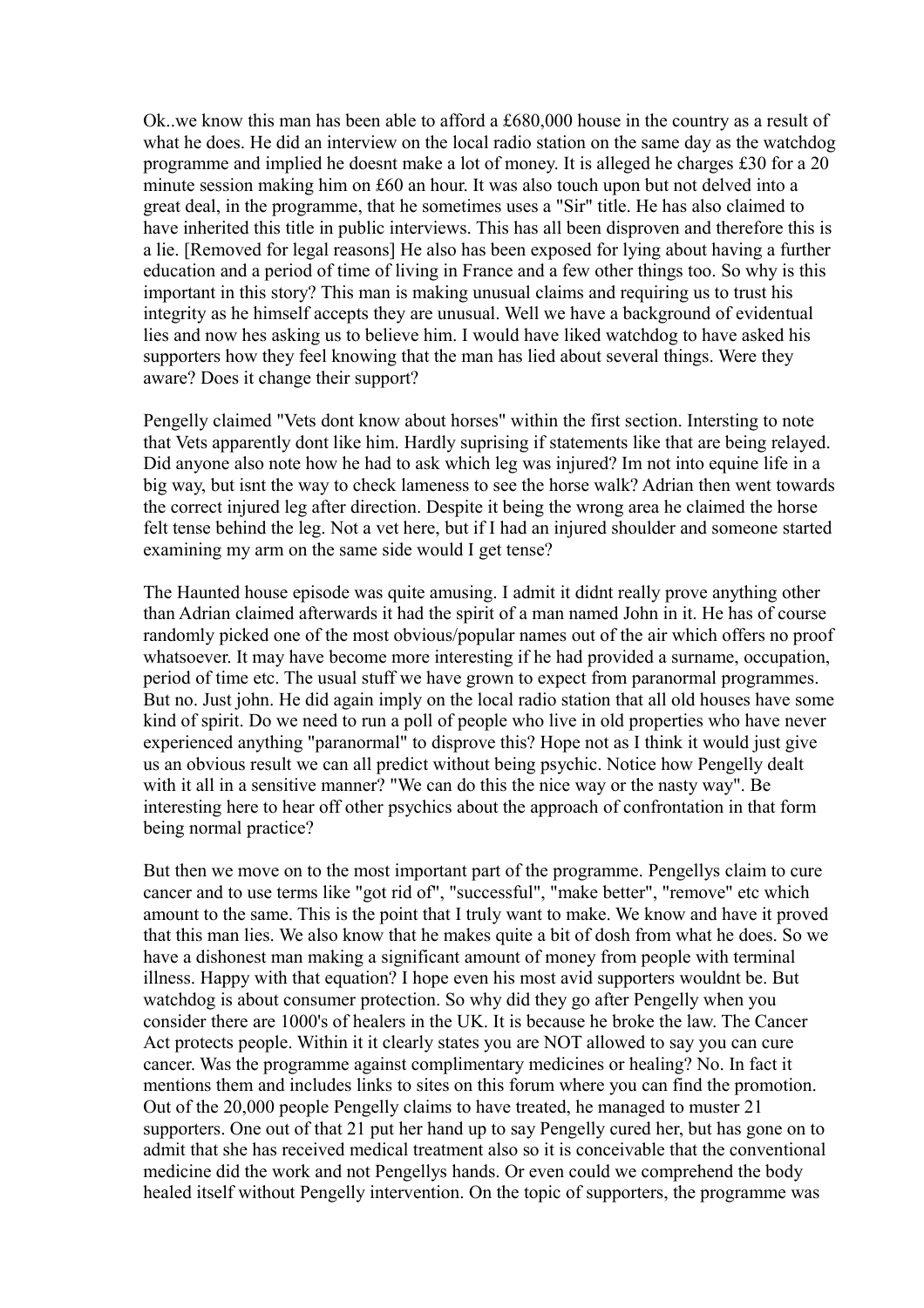aired only last night. So we can only assume Pengelly, his partner or whoever, attempted a support campaign in advance. Why did he feel the need for support when interviewed? Why was he not confident enough in his work to be interviewed without the angry mob outside boosting his ego? Why was there a need to create a support campaign in advance of the programme being shown which had to have come from someone in the Pengelly camp?

So just to recap here are the facts. a) This man has proven to lie about his background, having a knighthood, an education etc. He has been proven to be a liar, b) He failed the 3 tests that appeared on watchdog. Perhaps they could have been more scientific in their basis and results, but failure would have been apparent anyway. c) Pengellys support must have been organised by Pengelly or someone associated with him prior in attempt to create damage limitation. And finally d)He earns a healthy £60 an hour which has allowed him to purchase a £680,000 house. and e) It has been proven he has broken the law under the Cancer Act that exists. Those are the facts.

Anyone still want to support a law breaking liar who makes money from those with cancer despite failing tests?

[Complain about this comment](https://web.archive.org/web/20120418105018/http://www.bbc.co.uk/dna/blog191/comments/UserComplaintPage?PostID=85902236&s_start=1)

• 36. *At [1:12pm](https://web.archive.org/web/20120418105018/http://www.bbc.co.uk/blogs/watchdog/2009/09/adrian_pengellys_healing_hands.html#P85906037) on 18 Sep 2009, [shawalfie](https://web.archive.org/web/20120418105018/http://www.bbc.co.uk/blogs/profile?userid=14133122) wrote:*

This comment was removed because the moderators found it broke the [House Rules.](https://web.archive.org/web/20120418105018/http://www.bbc.co.uk/messageboards/newguide/popup_house_rules.html)

• 37. *At [1:21pm](https://web.archive.org/web/20120418105018/http://www.bbc.co.uk/blogs/watchdog/2009/09/adrian_pengellys_healing_hands.html#P85906677) on 18 Sep 2009, [shawalfie](https://web.archive.org/web/20120418105018/http://www.bbc.co.uk/blogs/profile?userid=14133122) wrote:*

Yet another example of Watchdogs unbalanced journalism. This week it's alternative medicine that thay have decided to jump on.

It would be very interesting to have seen the whole consultations rather than the bits that Watchdog wanted us to see. I was struggling to see how this guy was a rogue trader?

This series is dreadful.

[Complain about this comment](https://web.archive.org/web/20120418105018/http://www.bbc.co.uk/dna/blog191/comments/UserComplaintPage?PostID=85906677&s_start=1)

• 38. *At [1:59pm](https://web.archive.org/web/20120418105018/http://www.bbc.co.uk/blogs/watchdog/2009/09/adrian_pengellys_healing_hands.html#P85909099) on 18 Sep 2009, [danmurr](https://web.archive.org/web/20120418105018/http://www.bbc.co.uk/blogs/profile?userid=14140081) wrote:*

I think that it is watchdog that are conning us. It is obvious to any normal person that this guy can't cure people with his hands (that is a fact supported by science) they didn't have to make a programme to highlight this. But the facts are that if it gives people optimism and hope to carry on then I think it is a good thing. What next? are they going to expose the church? taking donations and raising funds for a god that doesn't exist? again this is peoples faith and you shouldn't rubbish it. Can you imagine all those people at their wits ends who have visited this guy and gone away with hope and strength to carry fighting.

I hope I get a refund on my TV licence for the time taken up by songs of praise, most haunted etc etc , oh and investigate herbalists, shut all the churches and stop the witch doctors from operating !!

Really, did I need to watch that last night just to be told it's a scam? leave people to their beliefs and look for some proper consumer issues like DVLA ripping people off and traffic wardens robbing us.

That guy looked like such a mug when all those people were there to support this guy. Maybe he should walk into a temple and shout "THIS GUY IS RIPPING YOU OFF" lol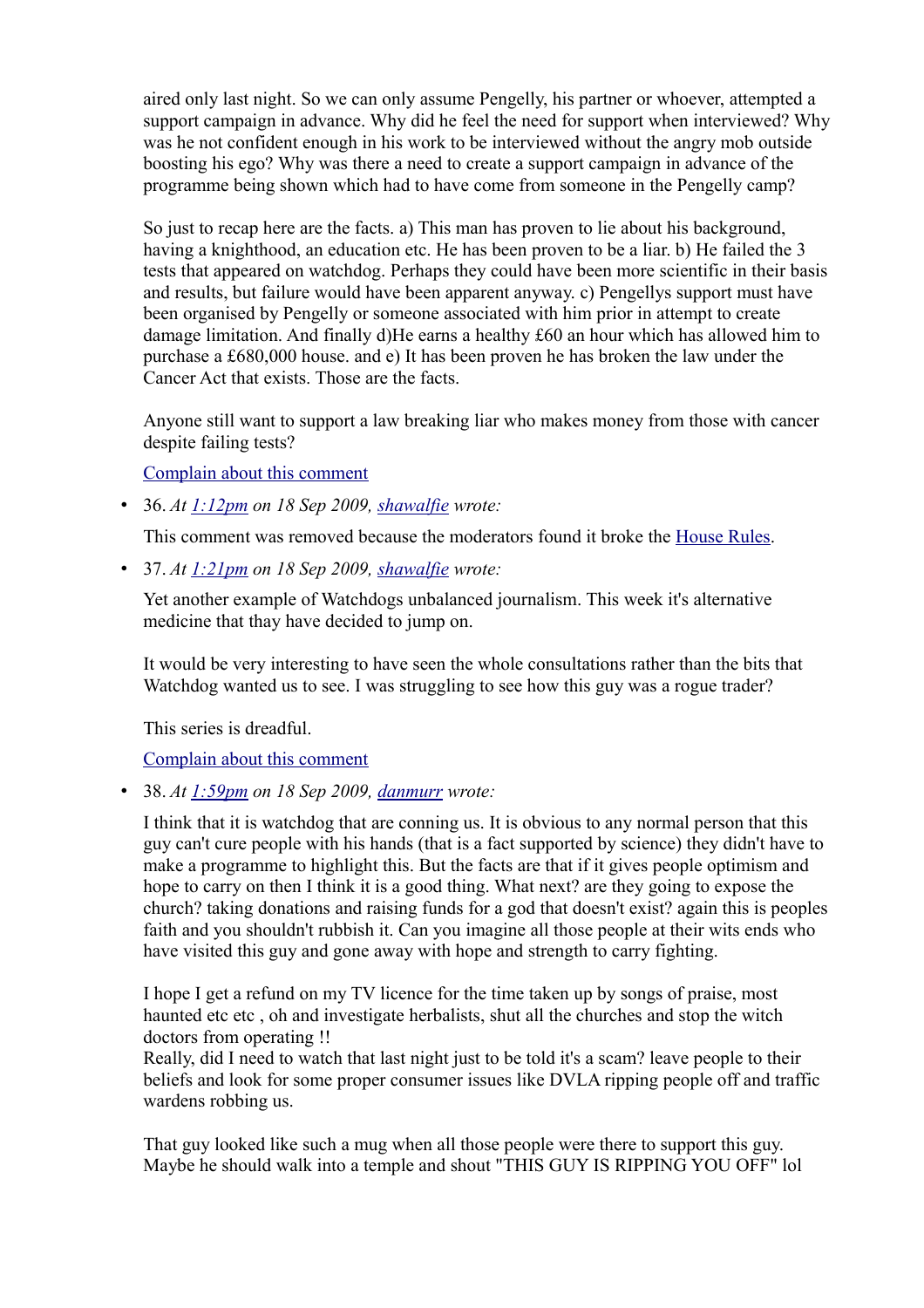Watchdog has gone down hill !

[Complain about this comment](https://web.archive.org/web/20120418105018/http://www.bbc.co.uk/dna/blog191/comments/UserComplaintPage?PostID=85909099&s_start=1)

• 39. *At [2:52pm](https://web.archive.org/web/20120418105018/http://www.bbc.co.uk/blogs/watchdog/2009/09/adrian_pengellys_healing_hands.html#P85912462) on 18 Sep 2009, [Thinker72](https://web.archive.org/web/20120418105018/http://www.bbc.co.uk/blogs/profile?userid=14139936) wrote:*

As an addition Pengelly also appeared just prior to the airing of watchdog on BBC Hereford and Worcester radio show. This is currently available to listen to on their listen again function. He does come accross incredibly modest particularly when he is questioned about income. He claimed he didnt earn a lot, so it was interesting to learn he paid £680,000 for a house that looks like a mansion and earns £30 for 20 minutes work and on his own admission sees around 120 patients a week and business is blooming. That gives him £3600 income per week and salary £187,200 per year. Yeah you dont earn a lot do you? ;-) I wonder though if he is as successful as he claims. More importantly does the tax man know about this revenue? He does say he will heal for free if need be. So I would suggest anyone seeing him doesnt pay any longer.

[Complain about this comment](https://web.archive.org/web/20120418105018/http://www.bbc.co.uk/dna/blog191/comments/UserComplaintPage?PostID=85912462&s_start=1)

• 40. *At [2:55pm](https://web.archive.org/web/20120418105018/http://www.bbc.co.uk/blogs/watchdog/2009/09/adrian_pengellys_healing_hands.html#P85912624) on 18 Sep 2009, [Thinker72](https://web.archive.org/web/20120418105018/http://www.bbc.co.uk/blogs/profile?userid=14139936) wrote:*

And dont think this is about alternative medicine debates. Watchdog if you watch even had someone from Macmillan promoting them. Im glad watchdog placed that at the end and included the links to things like Cancer Research UK who also discuss the benefits of them. What this is about is a proven liar about his title, background and education, failing tests (yes they could have been more controlled) but he would have obviously failed them anyway and breaking the law...The Cancer Act which he was aware he was and has been doing.

[Complain about this comment](https://web.archive.org/web/20120418105018/http://www.bbc.co.uk/dna/blog191/comments/UserComplaintPage?PostID=85912624&s_start=1)

• 41. *At [3:22pm](https://web.archive.org/web/20120418105018/http://www.bbc.co.uk/blogs/watchdog/2009/09/adrian_pengellys_healing_hands.html#P85914341) on 18 Sep 2009, [politecyan](https://web.archive.org/web/20120418105018/http://www.bbc.co.uk/blogs/profile?userid=14140197) wrote:*

I am disgusted at the way the BBC has treated this modest, gentle, kind and selfless man whose whole aim in life is to help seriously ill people and animals. He is fully aware of the limitations and caveats connected with his healing abilities, and is honest and open. He is certainly not a con artist on the make, as he gives healing treatment to large numbers of people for free. I think that the BBC should be ashamed. In order to make cheap sensationalist biassed television with a "storyline" that will pull in the punters, they are prepared to bend the truth so hard it breaks down utterly.

[Complain about this comment](https://web.archive.org/web/20120418105018/http://www.bbc.co.uk/dna/blog191/comments/UserComplaintPage?PostID=85914341&s_start=1)

## • 42. *At [3:35pm](https://web.archive.org/web/20120418105018/http://www.bbc.co.uk/blogs/watchdog/2009/09/adrian_pengellys_healing_hands.html#P85915117) on 18 Sep 2009, [jjdelaunay](https://web.archive.org/web/20120418105018/http://www.bbc.co.uk/blogs/profile?userid=14140193) wrote:*

I agree with the majority of other bloggers who found this programme a very poor piece of journalism which amounted to little more than a gratuitous attack on an individual who clearly believes in his work (as do numerous other healers and faith healers). The journalists seemed unable to produce any actual dissatisfied customers - on the contrary, there was ample evidence that there were a significant number very satisfied customers, so much so that they came out in force to support Mr Pengelly. The set up in the so called haunted house was farcical and proved nothing and throughout the presenters clearly harboured a general disdain for this type of medicine. I personally do not know Mr Pengelly, and in fact I would call myself a deep skeptic, however, I am happy to report that my late mother sought his help after she was completely written off as only having weeks to live by the orthodox medical profession. Her surgeon had sewn her back up after finding what he described as completely inoperable bowel cancer. She lived for another five years with regular visits to Mr Pengelly and she never regretted a single penny she paid him. In my opinion, Watchdog should make a public apology to Mr Pengelly for their shoddy piece of journalism.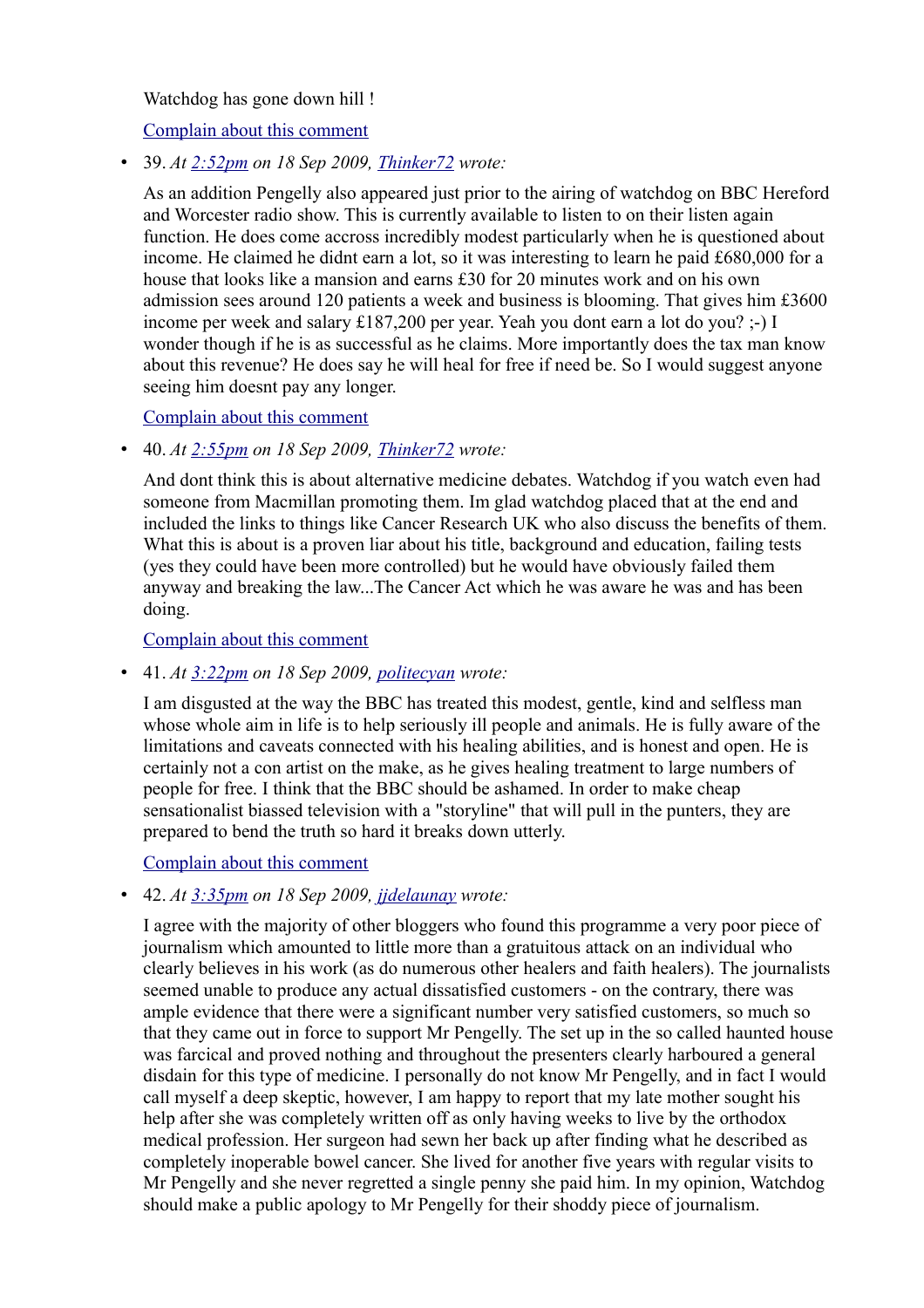[Complain about this comment](https://web.archive.org/web/20120418105018/http://www.bbc.co.uk/dna/blog191/comments/UserComplaintPage?PostID=85915117&s_start=1)

• 43. *At [4:21pm](https://web.archive.org/web/20120418105018/http://www.bbc.co.uk/blogs/watchdog/2009/09/adrian_pengellys_healing_hands.html#P85917953) on 18 Sep 2009, [counsellorx](https://web.archive.org/web/20120418105018/http://www.bbc.co.uk/blogs/profile?userid=14140260) wrote:*

Any open minded person will have seen another pathetic attempt by the mainstream media to discredit anything that threatens big pharma - I wonder why they do that, I wonder why people in the BBC would want to do that? The standard of journalism on the BBC is so lowly.

If the BBC wanted to 'protect us' from rogue traders why doesn't it investigate what poisons are in the [product removed], or what [company removed] has up its sleeve for us? Or the activities of [company removed].Or is the BBC, like the government, in the pockets of big business too?

[Complain about this comment](https://web.archive.org/web/20120418105018/http://www.bbc.co.uk/dna/blog191/comments/UserComplaintPage?PostID=85917953&s_start=1)

• 44. *At [4:25pm](https://web.archive.org/web/20120418105018/http://www.bbc.co.uk/blogs/watchdog/2009/09/adrian_pengellys_healing_hands.html#P85918243) on 18 Sep 2009, [Thothist](https://web.archive.org/web/20120418105018/http://www.bbc.co.uk/blogs/profile?userid=14140196) wrote:*

re. Chemotherapy-v-Alternative Treatment in Cancer Cases - A simple comparison :

The Alternative view sees the Immune System as the body's greatest ally, capable of ridding the body of cancer on its own when cleansed and fed  $\&$  watered correctly = loved  $\&$ respected. It is seen as the body's Armed Forces. It will attack & destroy all aggressors and defend one's health to the death. But first of all, it itself must be made strong & healthy, fit for purpose !

The Orthodox approach sees the Immune System as an unfortunate victim in the quest to destroy the cancerous cells. It is invariably damaged, sometimes taking long months to recover. Plus, as we all know, the damage to the health doesn't by any means stop there !

So....if the Immune System is our Armed Forces and the Cancer our Enemy, the Orthodox School seeks to destroy the enemy while at the same time inadvertently managing to seriously hamper its own Armed Forces. The Alternative school seeks to equip our Armed Forces with all it needs before asking it to engage the Enemy.

Which approach do you consider the best ?!

Thothist

## [Complain about this comment](https://web.archive.org/web/20120418105018/http://www.bbc.co.uk/dna/blog191/comments/UserComplaintPage?PostID=85918243&s_start=1)

• 45. *At [4:26pm](https://web.archive.org/web/20120418105018/http://www.bbc.co.uk/blogs/watchdog/2009/09/adrian_pengellys_healing_hands.html#P85918300) on 18 Sep 2009, [ronniewr](https://web.archive.org/web/20120418105018/http://www.bbc.co.uk/blogs/profile?userid=14140019) wrote:*

Rogue Traders seemed to be using the secret filming piece as their main piece of damning evidence, however when I watched it the second time round it really just seemed as though Adrian Pengelly was giving an honest account of his experience of treating cancer. He says that in his experience he has more success treating people who aren't having chemotherapy, he goes on to emphasise that he would never say to anybody don't have chemotherapy. He then goes onto say...if a member of his own family was told the chemotherapy won't cure you, it will only give you a bit more time, then this is the only time he would advise a member of his own family not to have chemotherapy & let him try to stop it. Because there is a chance that he could stop it and in that situation a chance is better than no chance. He also says in the interview with Matt Allwright that.. if anyone was thinking of stopping their chemotherapy he would always advise them to discuss it with their Doctor and their family first.

So unless you want Adrian Pengelly to lie this seems to me to be an honest account of his experience of treating cancer.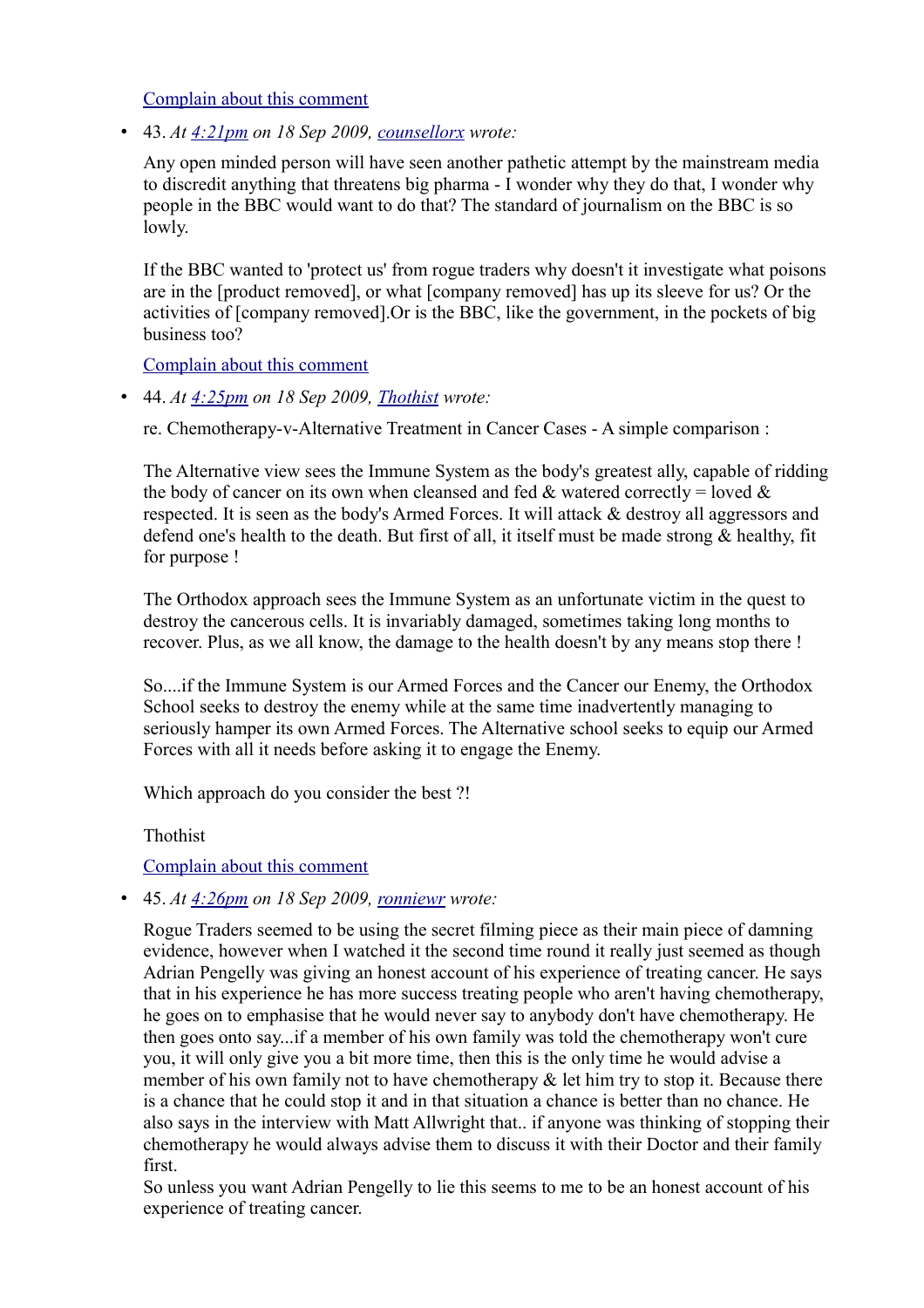Everyone has a choice, some people choose mainstream treatments some people choose a mixture of conventional & alternative treatments and in some cases people would literally die before having conventional treatment because of all the associated side effects. So in summary Adrian Pengelly speaking honestly from his own past experience says that chemotherapy makes his healing less successful, he would never tell anyone not to have Chemotherapy, unless it was a family member who had been given a short time to live with no chance of remission and if anyone was thinking of not having chemotherapy he would always advise they must speak to Doctor & their Family about it first. Helen Walker appeared on the programme as the secret filmer, I think you were very brave to appear on the T.V after your battle with cancer - God Bless you. Professor Michael Collins was the specialist that appeared on the programme, I am completely humbled by your choice of vocation and your selfless pursuit of helping people to cure cancer. However I would take issue with your summary of the secret filming, (it well maybe that you have didn't have the benefit of playing it through a second time before commenting as I have). You said " I think he was directly advising you against having Chemotherapy unless it was guaranteed to cure you" I apologise because I have had the benefit of watching the tape a second time, but the only time he would directly advise a member of his own family against having Chemotherapy was "If they say the chemotherapy wont stop it, all we can do is give you a bit more time."

In Matt Allwright's interview with Adrian Pengelly, Matt Allwright said; MA:"You actually dissuade people from having chemotherapy in certain circumstances and have your treatment instead, which is hugely irresponsible"

Looking back at the tape of the secret filming this is incorrect, AP never dissuaded people (patients) from having chemotherapy and there is only one circumstance that AP would dissuade a family member from having chemotherapy and that is when they have been told that their cancer is incurable and they only have a short time to live.

AP( then asks):Who did I say this to? MA(replies):You said this to the lady we sent to you and we heard you say to her, if it was my family member then I would tell them not to take the chemo"

Again looking back at the tape this is incorrect and very misleading and is not at all what AP said.

This seems very unfair to Adrian Pengelly, he is been asked to comment on secret filming that he has not been allowed to see, MA is really putting him on the spot accusing him of saying all sorts of things that he didn't actually say and calling him hugely irresponsible, for saying things that he didn't actually say. Surely this is not a fair or balanced way of investigating? I have a GREAT amount of respect for the BBC I think the quality of their programmes and balanced investigative journalism is second to none in the world, but this really doesn't seem like the sort of quality journalism I know & love them for. Well that's just my observations on a part of the programme, there were lots more inconsistencies and bias in other parts of the programme. My overall impression was, that they really had a go at him, more like a character assassination than balanced investigative journalism. My sincere heartfelt wishes go out to ALL of you who are battling cancer, may God be with you.

[Complain about this comment](https://web.archive.org/web/20120418105018/http://www.bbc.co.uk/dna/blog191/comments/UserComplaintPage?PostID=85918300&s_start=1)

• 46. *At [4:56pm](https://web.archive.org/web/20120418105018/http://www.bbc.co.uk/blogs/watchdog/2009/09/adrian_pengellys_healing_hands.html#P85920003) on 18 Sep 2009, [coolrichie\\_skaggs](https://web.archive.org/web/20120418105018/http://www.bbc.co.uk/blogs/profile?userid=14140294) wrote:*

This comment was removed because the moderators found it broke the [House Rules.](https://web.archive.org/web/20120418105018/http://www.bbc.co.uk/messageboards/newguide/popup_house_rules.html)

• 47. *At [6:03pm](https://web.archive.org/web/20120418105018/http://www.bbc.co.uk/blogs/watchdog/2009/09/adrian_pengellys_healing_hands.html#P85923423) on 18 Sep 2009, [tallieho](https://web.archive.org/web/20120418105018/http://www.bbc.co.uk/blogs/profile?userid=14139546) wrote:*

I think it is quite funny how many people are commenting on this story who state that they had never heard of him before, me thinks thou dost protest to much!. Watchdog were not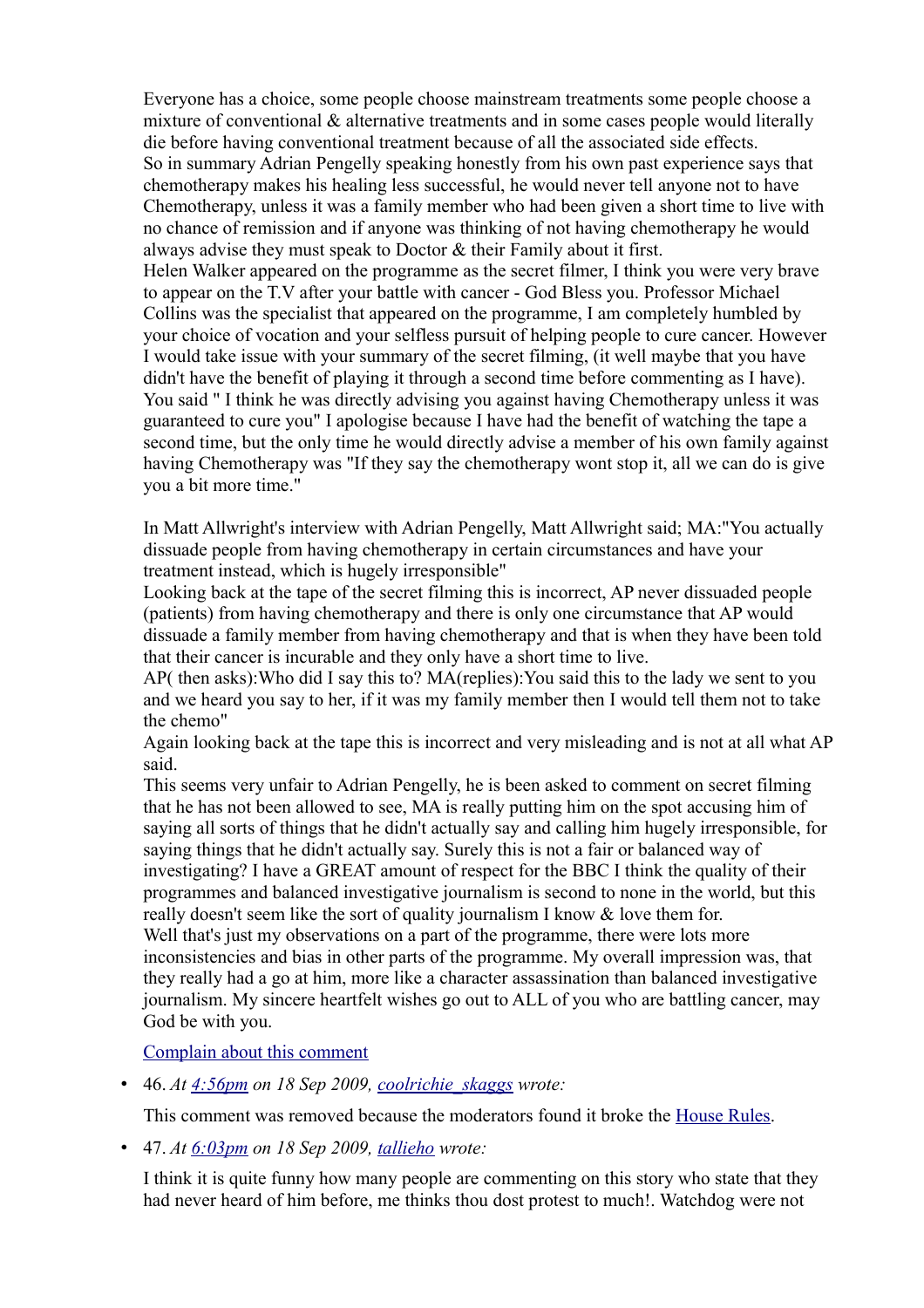attacking holistic therapy or alternative medicine, they were simply exposing the lies some people tell such as: "I have a 60-65% success rate in treating cancer". and the fact that he is making statements which are clearly meant to disuade people from undergoing chemotherapy. It is true that alternative therapies can help with the symptoms of many chronic diseases but the claims he made gave false hope and were completely unjustified. Well done Watchdog, if anything you have taught people that they should not make claims they cannot back up with evidence other than word of mouth. P.S. Many alternative and holistic therapies have undergone clinical trials and are celebrated by the medical community.

#### [Complain about this comment](https://web.archive.org/web/20120418105018/http://www.bbc.co.uk/dna/blog191/comments/UserComplaintPage?PostID=85923423&s_start=1)

## • 48. *At [6:14pm](https://web.archive.org/web/20120418105018/http://www.bbc.co.uk/blogs/watchdog/2009/09/adrian_pengellys_healing_hands.html#P85923928) on 18 Sep 2009, [Lazarus12](https://web.archive.org/web/20120418105018/http://www.bbc.co.uk/blogs/profile?userid=14140400) wrote:*

This episode of Rogue Traders was based on the most pathetic logical reasoning. It was inconsistent even within its own highly edited version of Mr Pengelly's activities. The 'guinea pig' woman spy was from the outset employed by the programme to support their exposé, without which there would be no programme. Her opinions are thus of no consequence because of the inherent bias of her position. More convincing would have been if they had found a patient who had gone to Mr Pengelly of his or her own volition, and who felt that he had treated them inappropriately.

Moreover, the undercover footage revealed Mr Pengelly saying that he would NOT advise patients to halt their course of chemotherapy, the very opposite of which was the crux of RT's attack. However, as the footage showed, he did say that in certain advanced cases, when chemotherapy was simply being given as a way of 'buying time', he believed that he was the better option. He is entitled to this belief, and as he said, this is a personal opinion, and one that he would give, not to patients, but to members of his family or friends. There is huge controversy over the merits of late-stage chemotherapy, which are gruelling for a highly-treated patient who will typically have undergone prior rounds of cytotoxic treatments. I have spoken to several doctors who say that, if they were ill, they would not use chemo in this way. Repeated exposure to such drugs can cause other cancers such as leukaemia to occur. We are in a healthcare culture in which the use of such drugs means huge returns for the pharmaceuticals, and this needs to be kept in mind.

Alternative therapies whose holistic AIM, on their own terms, is to cure cancer, are, for complicated reasons, not always provable or justifiable in traditional western ways. Whether they can legally say so or not, their goal is to restore the body to health. People with serious illness are not necessarily 'vulnerable', gullible victims, but their severe situation does force them to explore other avenues, especially once western science's only remaining strategy is to poison, poison, poison, and hope for the best.

No one is forced to go to Mr Pengelly, and Rogue Traders could produce no one who is dissatisfied with him! The way in which they edited the woman defending his 'miracle' claims was as laughable as something from The Simpsons. I was revolted by the trashiness of this programme, clearly made by tabloid hacks who should investigate the dubiousness of their own claims. They go in my rogues' gallery.

## [Complain about this comment](https://web.archive.org/web/20120418105018/http://www.bbc.co.uk/dna/blog191/comments/UserComplaintPage?PostID=85923928&s_start=1)

• 49. *At [6:46pm](https://web.archive.org/web/20120418105018/http://www.bbc.co.uk/blogs/watchdog/2009/09/adrian_pengellys_healing_hands.html#P85925248) on 18 Sep 2009, [dancingSuzyQ](https://web.archive.org/web/20120418105018/http://www.bbc.co.uk/blogs/profile?userid=14140422) wrote:*

Dismayed and disappointed to think the BBC would sink themselves to this level to try to discredit this gentlemen when they could be out exposing the real villains. I support alternative healing and believe that this report was biased and completely taken out of context to make good telly. If people want to believe in what a healer can offer them. Well let them, it's not for the BBC to try and belittle the beliefs of others. If you think Matt Allright is an "Alright" kind of guy. Think again. I was present when he and his team came to interview Adrian and Matt Allright treated Adrians supporters like imbeciles and tried to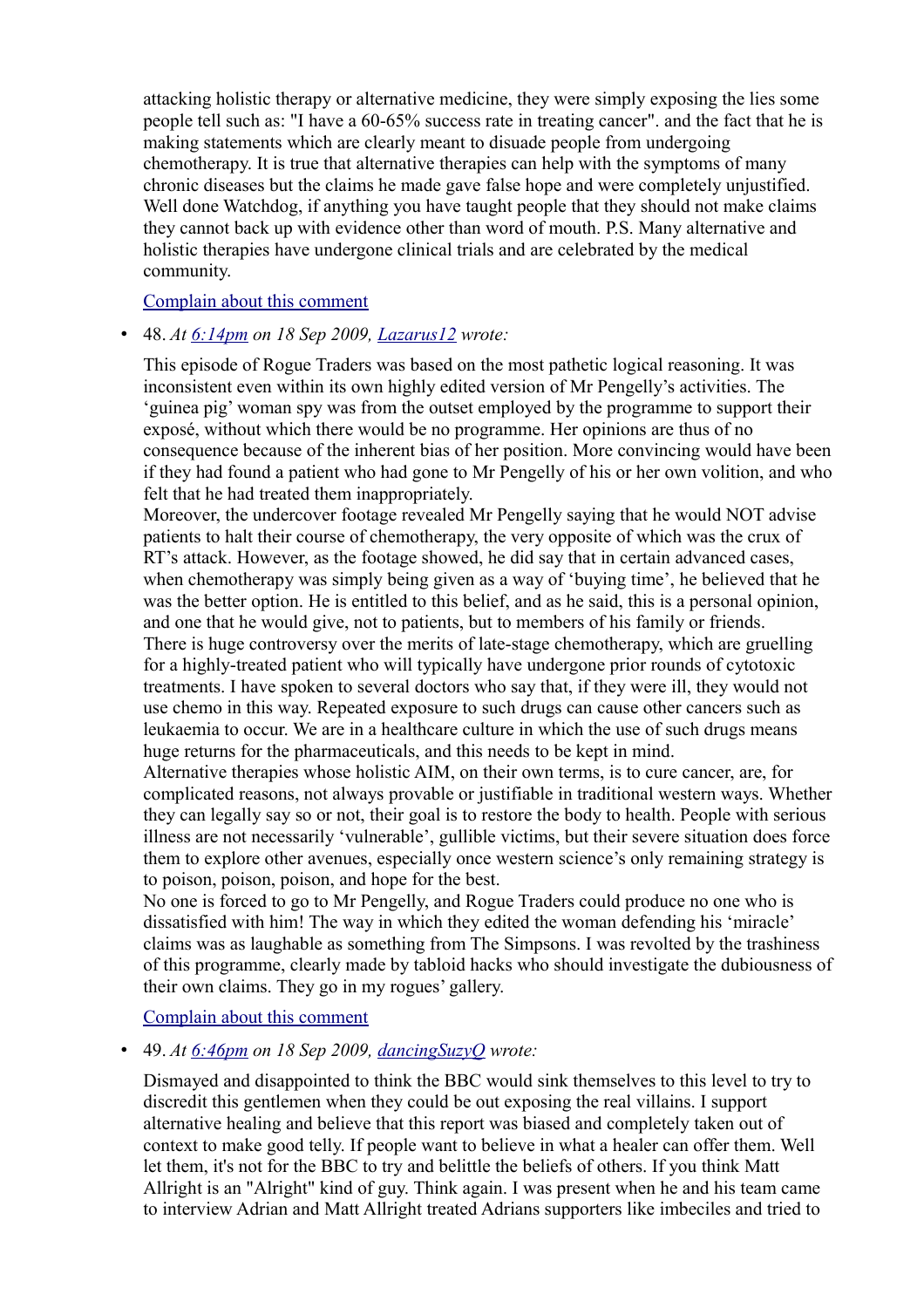make them feel stupid. His aggrogance and ego was very much in evidence. It's all about Matt i'm afraid. I think they are really stuggling for material, and you've probably done him a favour. There is no such thing as bad publicity - Adrian will probably be busier than ever!

[Complain about this comment](https://web.archive.org/web/20120418105018/http://www.bbc.co.uk/dna/blog191/comments/UserComplaintPage?PostID=85925248&s_start=1)

• 50. *At [8:54pm](https://web.archive.org/web/20120418105018/http://www.bbc.co.uk/blogs/watchdog/2009/09/adrian_pengellys_healing_hands.html#P85930572) on 18 Sep 2009, [happyashby](https://web.archive.org/web/20120418105018/http://www.bbc.co.uk/blogs/profile?userid=14140561) wrote:*

I am appalled that licence payers money has been spent in this way.

This man was basically set up and portrayed in a negative light for absolutely no good reason.

It showed him making one comment on a lame horse and then concluded from this that he was totally unable to diagnose any problem in either animals or humans. It was totally ridiculous. Surely a horse with a significant ankle injury is also likely to display symptoms elsewhere in the leg?

He was then duped into thinking he was in a haunted house, and seemed surprised, as most people would be, when the towels started flying out of the cupboard. How much money was wasted on this scam, which then showed nothing other than him trying to help the lady?

In the big finale he was shown committing the terrible act of telling someone how he had helped people with cancer in the past and giving HIS own views on chemotherapy and healing.

The people who turned up to support this man on the programme were treated with a total lack of respect and again portrayed in a negative light. The presenter had bags of compassion for the 'hired' cancer sufferer, but the poor lady who was given a 10 second interview in the car-park was questioned very differently. This was journalism at it's very worst.

The pathetic sarcasm and attempts by the presenter to belittle Mr Pengelly, made the presenter of this programme look nothing more than a small minded bully. How come he had so little time for the concept of healing, yet raised the topic of alternative therapies at the end of the programme as if it was ok for people to try them. People with cancer and other problems are still able to make decisions, weigh up options and chose a treatment that suits them. Why have the makers of this programme decided healing should not be one of those options?

I would have found a programme discussing the merits and pitfalls of healing, giving a balanced view of both sides and actually hearing what Mr Pengelly had to say, far more valuable and interesting than the pointless jibes and undercover filming we were subjected to. The show was totally uninformative and demonstrated absolutely nothing.

This man deserves an apology.

[Complain about this comment](https://web.archive.org/web/20120418105018/http://www.bbc.co.uk/dna/blog191/comments/UserComplaintPage?PostID=85930572&s_start=1)

• 51. *At [9:56pm](https://web.archive.org/web/20120418105018/http://www.bbc.co.uk/blogs/watchdog/2009/09/adrian_pengellys_healing_hands.html#P85933157) on 18 Sep 2009, [preciousDaisy000](https://web.archive.org/web/20120418105018/http://www.bbc.co.uk/blogs/profile?userid=14140709) wrote:*

I think Watchdog's Rogue Traders have made a serious mistake here and are obviously desperate.

Firstly Adrian never said these words "I Can Cure Cancer ".Where has the man actually said that?All he has said is that there is a high success rate for people who have cancer.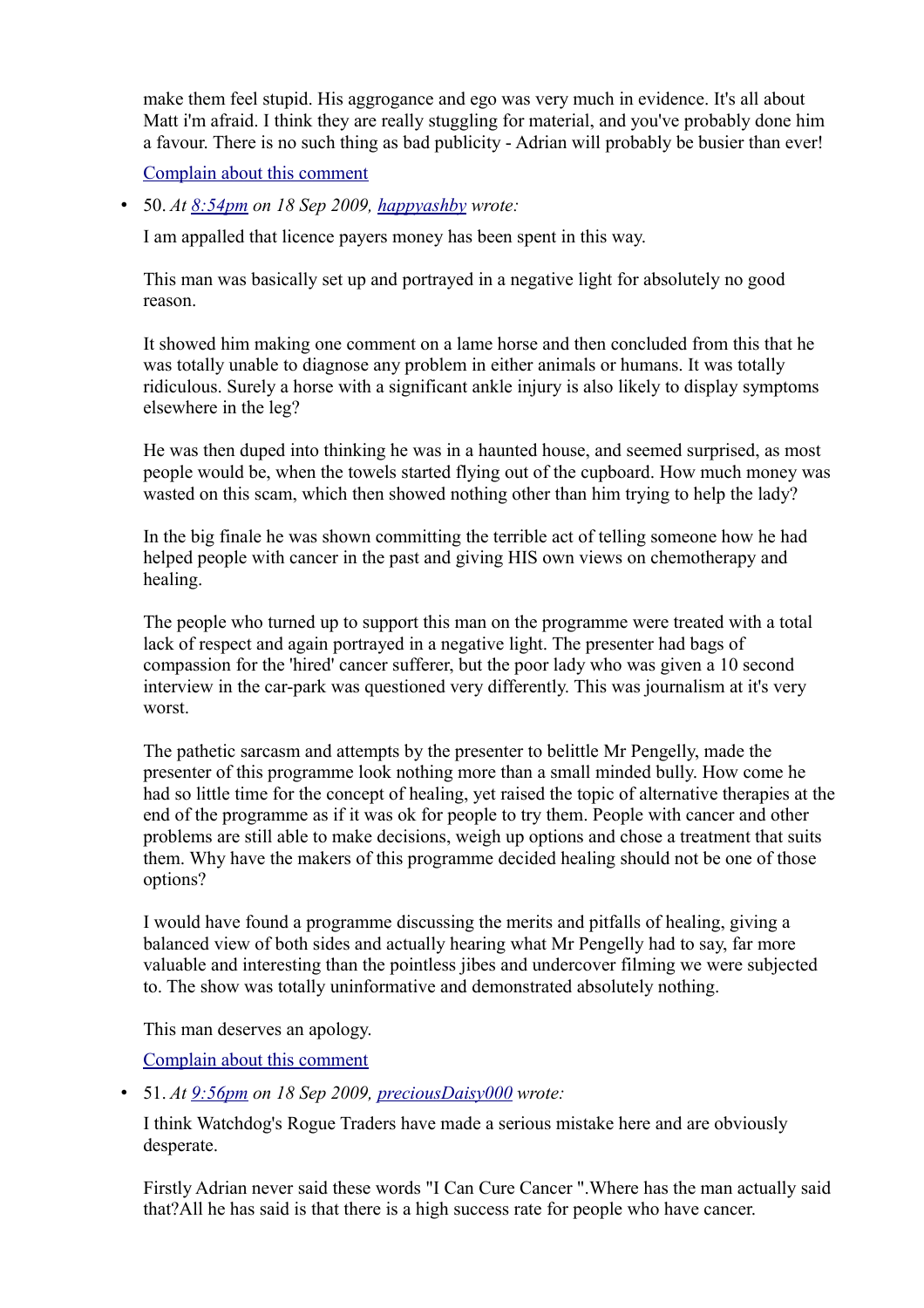Let's move on, the horse.Who says that Rogue Traders didn't secretly swap horses or that the horse did actually have a bad knee?

The haunted house set up. Again this proves nothing. Who can say that there was NO spirits in the house before Rogue Traders went in?No one can prove that???

I think Watchdog has improved Adrian's career, not damage it. His cool, calm response to it all was fantastic and he made the crew look very stupid!

## [Complain about this comment](https://web.archive.org/web/20120418105018/http://www.bbc.co.uk/dna/blog191/comments/UserComplaintPage?PostID=85933157&s_start=1)

• 52. *At [10:40pm](https://web.archive.org/web/20120418105018/http://www.bbc.co.uk/blogs/watchdog/2009/09/adrian_pengellys_healing_hands.html#P85935103) on 18 Sep 2009, [MrsFairyDust](https://web.archive.org/web/20120418105018/http://www.bbc.co.uk/blogs/profile?userid=14139581) wrote:*

This is in reply to MIDIS001 who made this statement: we used top horse vets and he was referred to the Vetinary College in Liverpool who also failed to find out what was wrong with him.

Erm..... I think you should swat up!! You wouldn't have been referred to the Veterinary college IN Liverpool. You would have been referred to the RVC Equine Hospital in Hertfordshire (Animal Health Trust). :0)

I can't believe all these people are still defending Adrian Pengelly.... When He has clearly broken the law on NATIONAL TV by actually claiming he can cure cancer!!

[Complain about this comment](https://web.archive.org/web/20120418105018/http://www.bbc.co.uk/dna/blog191/comments/UserComplaintPage?PostID=85935103&s_start=1)

• 53. *At [10:40pm](https://web.archive.org/web/20120418105018/http://www.bbc.co.uk/blogs/watchdog/2009/09/adrian_pengellys_healing_hands.html#P85935108) on 18 Sep 2009, [feelalliswell](https://web.archive.org/web/20120418105018/http://www.bbc.co.uk/blogs/profile?userid=14140823) wrote:*

So this is what the BBC has sunk to. The programme makers should really think about the quality and integrity of their work. The hatchet job on Adrian Pengelly that was aired last night is a disgrace to all that the BBC should stand for. I would advise anyone who is interested in Adrians work to have a look at his website. Healing as I understand it is something that we all have an ability to do. Some people are particuarly skilled at facilitating the innate ability we have to heal ourselves. Adrian is one of these people and I know that he will be greatly supported and continue to help people to do this. I like many others would like to see the BBC apologise to Adrian and to all the other legitimate alternative/complimentary practitioners whose skills and abilities they dismissed in such a cheap and sweeping way.

[Complain about this comment](https://web.archive.org/web/20120418105018/http://www.bbc.co.uk/dna/blog191/comments/UserComplaintPage?PostID=85935108&s_start=1)

• 54. *At [10:41pm](https://web.archive.org/web/20120418105018/http://www.bbc.co.uk/blogs/watchdog/2009/09/adrian_pengellys_healing_hands.html#P85935122) on 18 Sep 2009, [briancjudd](https://web.archive.org/web/20120418105018/http://www.bbc.co.uk/blogs/profile?userid=14140857) wrote:*

I do think that everyone is missing the crux here. He never actually said he could cure cancer. He said he could 'treat' cancer. I could treat cancer too, with a sponge (notice I said could, not can). I (would) believe that when I rub(bed) the sponge on your chin, I am (possibly) treating cancer. I know it won't cure it, but I designed my special sponge rub to 'treat' cancer.

It doesn't matter how much we moan, he said the right things and Watchdog have tried to make a programme out of it because it can all be taken as meaning something different (the text message effect I like to call it) - which is almost as bad (seeing as I'm sure the BBC can afford a pretty good legal team to have worked this out) - its all obscuring the truth to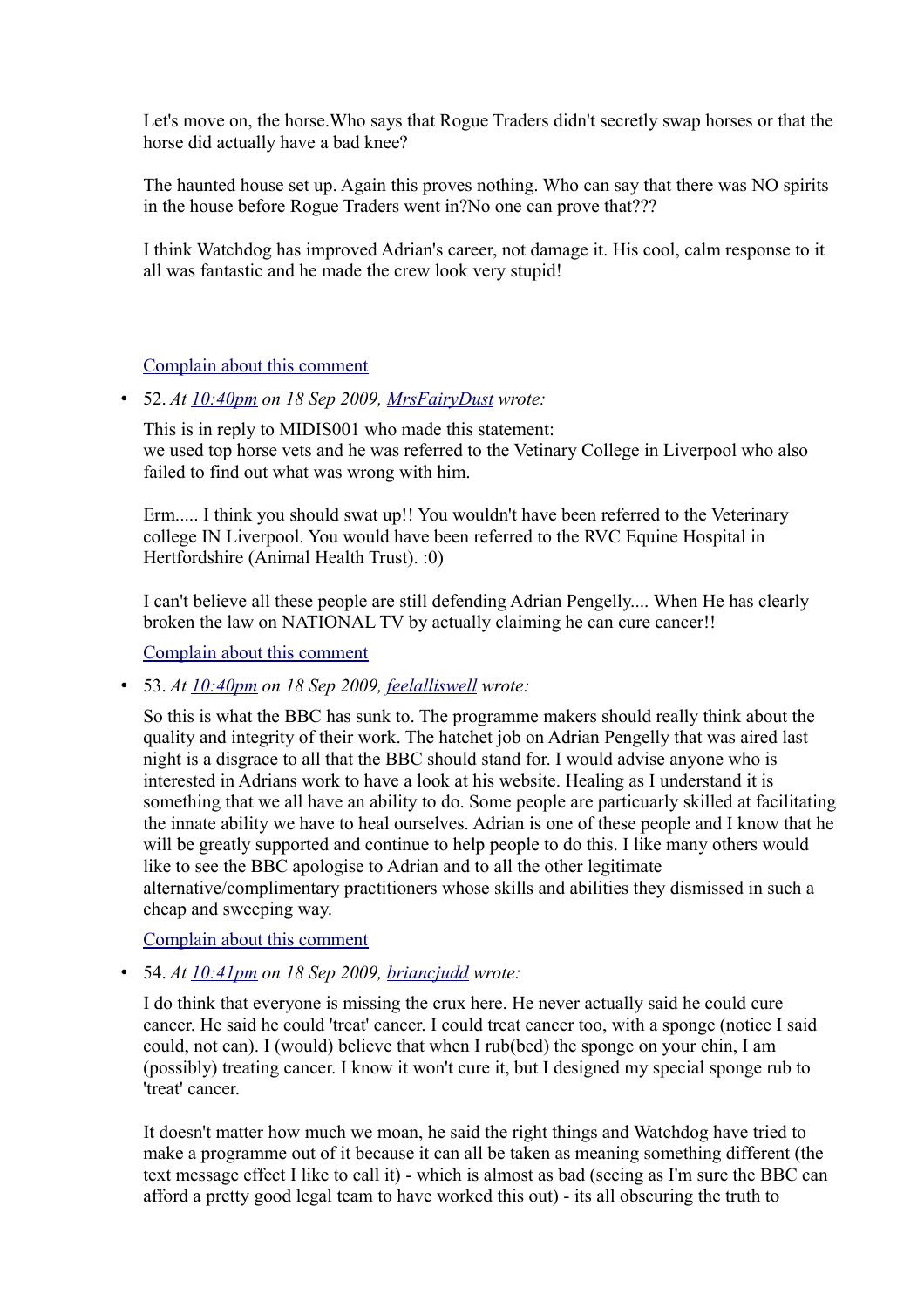influence us to make themselves stand out over the competition(but hey - we just aren't that stupid)

[Complain about this comment](https://web.archive.org/web/20120418105018/http://www.bbc.co.uk/dna/blog191/comments/UserComplaintPage?PostID=85935122&s_start=1)

• 55. *At [11:10pm](https://web.archive.org/web/20120418105018/http://www.bbc.co.uk/blogs/watchdog/2009/09/adrian_pengellys_healing_hands.html#P85936082) on 18 Sep 2009, [secrethappygirl](https://web.archive.org/web/20120418105018/http://www.bbc.co.uk/blogs/profile?userid=14140890) wrote:*

I found this programme to be one of the most byast pieces of reporting I have ever seen. Are we to believe that the seconds of footage,clearly edited, showing this man treating a patient and being interviewed was a un-byast account of what was said by all parties. I really don't think so! How can someone be labelled a rogue trader when he clearly had many happy clients!

Everyone is free to choose their own treatment and management of illness. There are no guarantees when it comes to curing cancer or any other critical illness.

Television these days seems to be all about entertainment, not offering a balanced view, and this programme is no exception.

[Complain about this comment](https://web.archive.org/web/20120418105018/http://www.bbc.co.uk/dna/blog191/comments/UserComplaintPage?PostID=85936082&s_start=1)

• 56. *At [11:22pm](https://web.archive.org/web/20120418105018/http://www.bbc.co.uk/blogs/watchdog/2009/09/adrian_pengellys_healing_hands.html#P85936271) on 18 Sep 2009, [rainbowLizzy123](https://web.archive.org/web/20120418105018/http://www.bbc.co.uk/blogs/profile?userid=14140947) wrote:*

I would like to say to all of the people defending this individual

- 1. He did NOT diagnose the correct ailment
- 2. The horse was INCURABLE
- 3. He was NOT in a haunted house and there were NO spirits
- 4. He DID NOT pick up that the lady was free of cancer

Ok - shall we get Mr or "Sir" Pengelly to demonstrate his skills on 10 people/animals in a professional monitered experiment?

Let's write to him (he has taken his website of the web as all innocent people do) and see if he will take this opportunity to prove his amazing skills.

[Complain about this comment](https://web.archive.org/web/20120418105018/http://www.bbc.co.uk/dna/blog191/comments/UserComplaintPage?PostID=85936271&s_start=1)

• 57. *At [11:34pm](https://web.archive.org/web/20120418105018/http://www.bbc.co.uk/blogs/watchdog/2009/09/adrian_pengellys_healing_hands.html#P85936417) on 18 Sep 2009, [AmandaJadeWh](https://web.archive.org/web/20120418105018/http://www.bbc.co.uk/blogs/profile?userid=14140963) wrote:*

Up and down the country there are many different people who claim to be able to cure different illnesses, but a lot of the time this turns out to be untrue.

In October 2003 my dad was diagnosed with cancer of the oesophagus at the age of thirtyseven and Adrian Pengelly helped him through this time. Adrian made my dad feel a lot better each time he went to go and see him. He would go in looking weak, tired and unhappy but would then come out looking happy, brighter and more alert. I never managed to go with my dad when he went to see Adrian as I was at school, but I could see the difference in the afternoon when I got home compared to in the morning. My dad always said that he could feel the heat from Adrian's hands on his shoulders and back for at least two hours after he had been. Also my dad used to travel a 100 mile round trip with his dad and my mum always use to say "I don't know how you did it."

It was a tough time for the whole family and with hospital trips every day it became a hard routine to follow. Being able to see my dad happier when he came out of Adrian's clinic seemed to make everything a lot easier. So with Watchdog creating the film to try and suggest Adrian Pengelly as a con man is an utter disgrace and personally I believe that you should write or air an apology to everyone involved in what has happened.

By the way I'm only 16.

[Complain about this comment](https://web.archive.org/web/20120418105018/http://www.bbc.co.uk/dna/blog191/comments/UserComplaintPage?PostID=85936417&s_start=1)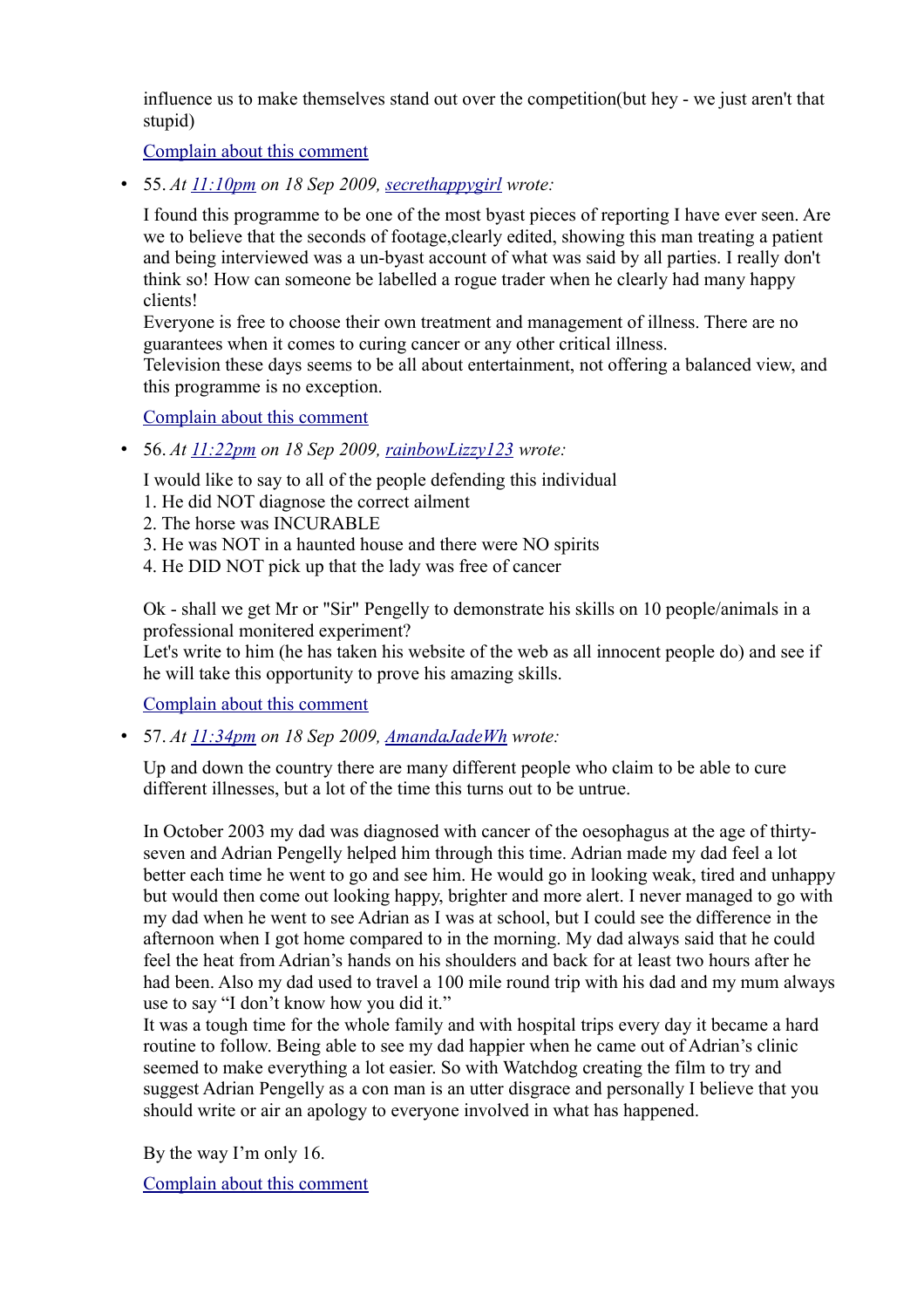• 58. *At [11:56pm](https://web.archive.org/web/20120418105018/http://www.bbc.co.uk/blogs/watchdog/2009/09/adrian_pengellys_healing_hands.html#P85936688) on 18 Sep 2009, [sir\\_adrian](https://web.archive.org/web/20120418105018/http://www.bbc.co.uk/blogs/profile?userid=14140965) wrote:*

This comment was removed because the moderators found it broke the [House Rules.](https://web.archive.org/web/20120418105018/http://www.bbc.co.uk/messageboards/newguide/popup_house_rules.html)

• 59. *At [11:01am](https://web.archive.org/web/20120418105018/http://www.bbc.co.uk/blogs/watchdog/2009/09/adrian_pengellys_healing_hands.html#P85940604) on 19 Sep 2009, [mooban](https://web.archive.org/web/20120418105018/http://www.bbc.co.uk/blogs/profile?userid=14141283) wrote:*

The Watchdog programme on Adrian was an absolute travesty and those who seem to side with ths awful programme are not in possession of the facts. One poster above has said that it seems that the content of the programme was lifted from some websites. That person was very close to the truth. [Comments removed for legal reasons]. As a journalist I can say that this programme was badly researched and badly presented. It wasn't out to discover 'the truth', rather it was out to get a result whether that result was fair or not. Adrian is a gentle and honest person. With his abilities he could be earning huge amounts of cash from celebrities and those with money who fear their illnesses and the consequences. But he doesn't do that; he charges 30 uk pounds a time and has been know to lower that - or not charge - for those of lesser means. That is not scamming. Rogue Traders/Watchdog should be about exposing those unscrupulous people who go round ripping people off - choosing Adrian as a target is way off beam and in my opinion has done the programme irreparable damage and has exposed a fundemental dishonesty from the producers themselves. They should be ashamed of themselves and so should the whole of the BBC. This issue is not about whether healing works - it's about prejudices and whether or not these kind of matters should be given such shoddy tabloid treatment.

[Complain about this comment](https://web.archive.org/web/20120418105018/http://www.bbc.co.uk/dna/blog191/comments/UserComplaintPage?PostID=85940604&s_start=1)

• 60. *At [11:34am](https://web.archive.org/web/20120418105018/http://www.bbc.co.uk/blogs/watchdog/2009/09/adrian_pengellys_healing_hands.html#P85941612) on 19 Sep 2009, [eadfrithkells](https://web.archive.org/web/20120418105018/http://www.bbc.co.uk/blogs/profile?userid=14141316) wrote:*

Having just returned from the States I watched this programme on IPlayer and was struck by how closely it resembled the cartoonish and hysterical "news" shows they broadcast on channels like Fox. This Rogue Traders would fit in perfectly, it being a completely journalism-free zone.

The real rogue traders here are the characters you have presenting the show itself. They spend license fee money and pretend to be journalists when in reality they would not recognise journalism if it stood up in their soup.

Stop churning out this trash and bring us properly researched, impartial reporting on important topics such as this, not cheap Fox-esque fluff.

#### [Complain about this comment](https://web.archive.org/web/20120418105018/http://www.bbc.co.uk/dna/blog191/comments/UserComplaintPage?PostID=85941612&s_start=1)

• 61. *At [12:01pm](https://web.archive.org/web/20120418105018/http://www.bbc.co.uk/blogs/watchdog/2009/09/adrian_pengellys_healing_hands.html#P85942498) on 19 Sep 2009, [Judycol](https://web.archive.org/web/20120418105018/http://www.bbc.co.uk/blogs/profile?userid=14141366) wrote:*

I have been treated by Adrian for a large tumour in my liver. My last scan in March 09 showed that he mass in my liver (which was about 3" x 3" and still sizeable after chemo which ended in November 07) had gone. Not once has Adrian made me any promises, nor asked me to stop orthodox treatment. He is a genuine healer - an amazing man with an amazing gift. Watchdog proved nothing and was a total shambles and a farce of a program. Adrian spends his life helping so many people and he has done nothing to deserve this kind of treatment.

[Complain about this comment](https://web.archive.org/web/20120418105018/http://www.bbc.co.uk/dna/blog191/comments/UserComplaintPage?PostID=85942498&s_start=1)

• 62. *At [2:03pm](https://web.archive.org/web/20120418105018/http://www.bbc.co.uk/blogs/watchdog/2009/09/adrian_pengellys_healing_hands.html#P85946751) on 19 Sep 2009, [ABlock73](https://web.archive.org/web/20120418105018/http://www.bbc.co.uk/blogs/profile?userid=14141533) wrote:*

I have personally known Adrian for close to 15 years and have never had any suspicion that he was anything but genuine. He is dedicated to helping animals and humans alike, and has given up most of his life and free time to help others. The only reason his clinics have grown to the size they have is word of mouth of people who were happy with his work and told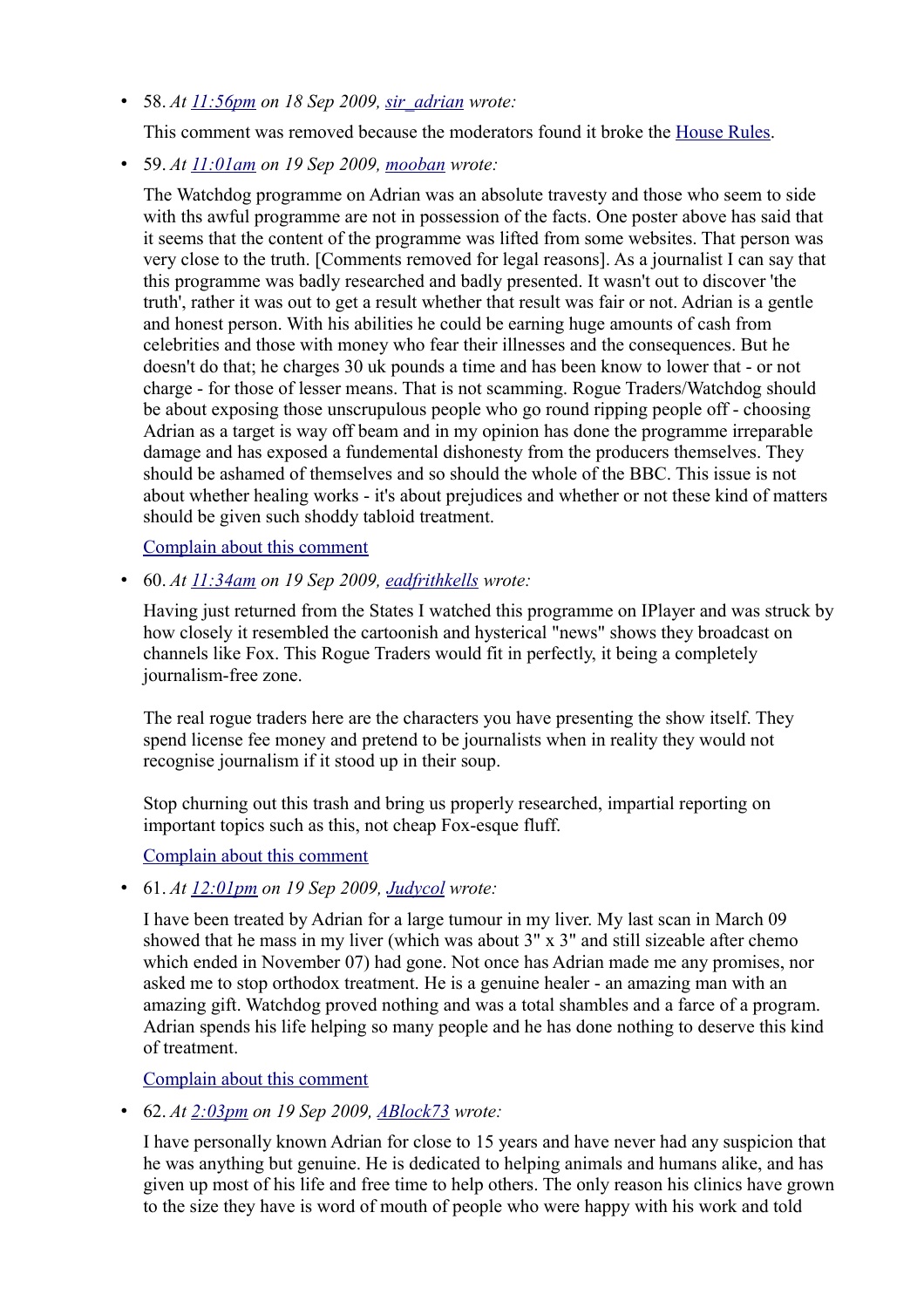others who, in turn, were also so happy with his work they told others. Why would this be an issue for WatchDog to expose? I agree with the comment that this is just the same as someone having faith in God and praying for a miracle that then comes true. Would you work to expose the Church that "sold" this "false faith"? This is a ridiculous article and has put the BBC in a very negative light for me. I am very dissapointed.

#### [Complain about this comment](https://web.archive.org/web/20120418105018/http://www.bbc.co.uk/dna/blog191/comments/UserComplaintPage?PostID=85946751&s_start=1)

#### • 63. *At [4:39pm](https://web.archive.org/web/20120418105018/http://www.bbc.co.uk/blogs/watchdog/2009/09/adrian_pengellys_healing_hands.html#P85953379) on 19 Sep 2009, [ronniewr](https://web.archive.org/web/20120418105018/http://www.bbc.co.uk/blogs/profile?userid=14140019) wrote:*

The segment on Rogue Traders about the horse diagnosis, seemed to me misinformed, poorly researched and extremely biased towards proving the programmes point of view. But most of all it missed a golden opportunity to actually test Adrian Pengelly's healing abilities. Matt Allwright tells us Patrick the horse was lame and an MRI scan revealed he had soft tissue damage, which is incurable.

\*It may have made for a more balanced programme, if the MA had said "which conventional medicine has said is incurable"\*

Michael Gibson a leading equine vet is then questioned on where the damage is with Patrick's leg.

The vet goes onto say that the damage is inside the foot which has been established by the MRI scan.

The horse is taken to see Adrian Pengelly and Matt Allwright says "Remember Patrick's problem is in his hoof, AP claims that he is far more accurate in his diagnosis than a vet is. Will he be able to make the correct diagnosis and find the problem hoof?."

AP examines the horse and says "I reckon the problem is with the back of the horses knee" MA says "There's nothing wrong with Patrick's knee" he then goes on to accuse AP of getting it wrong.

Matt Allwright is investigating an alternative therapist, so would it be reasonable to expect that he should have a basic understanding of how an alternative therapist's approach and diagnosis differ from that of conventional practitioners, such as the featured vet Michael Gibson?

My own VERY basic understanding of how some alternative therapist's approach and diagnose health problems is this. For example in the case of an acupuncturist (and I think it's similar for healers) they work on channels of energy (also known as Chi) that run through the body. When these channels of energy get blocked, then this creates imbalance (or disease) and can cause problems in the body which can manifest as a symptom. The blocked energy may be in one part of the body and the symptom may show itself in another part of the body. In the acupuncturist's case they use needles to stimulate the flow of energy along the blocked pathways, removing the blockage, restoring balance and hopefully curing the symptom.

Adrian Pengelly's diagnosis was not wrong or incorrect as Matt Allwright has accused, it was different to that of the conventional vet's diagnosis, which Matt Allwright would of expected had he done a very small amount of research and acquired a basic knowledge of the different ways that conventional and alternative practitioners approach and diagnose health problems.

It is quite possible that the blocked energy in the horses knee may have been the cause of the symptom, that was in this case manifesting as soft tissue damage in the hoof.

Matt Allwright also missed a golden opportunity here to test AP healing ability and take the horse back for a number of healing sessions and monitor the results.

Using a vet (a conventional practitioner) to asses the diagnosis of an alternative therapist is obviously going to produce a negative appraisal from the vet. As the have two completely different approaches to how they diagnose and treat dis-ease.

Matt Allwright then goes on to say "What we have here is a healer who doesn't know his horses hoof from his elbow". An amazingly critical and unfair statement from MA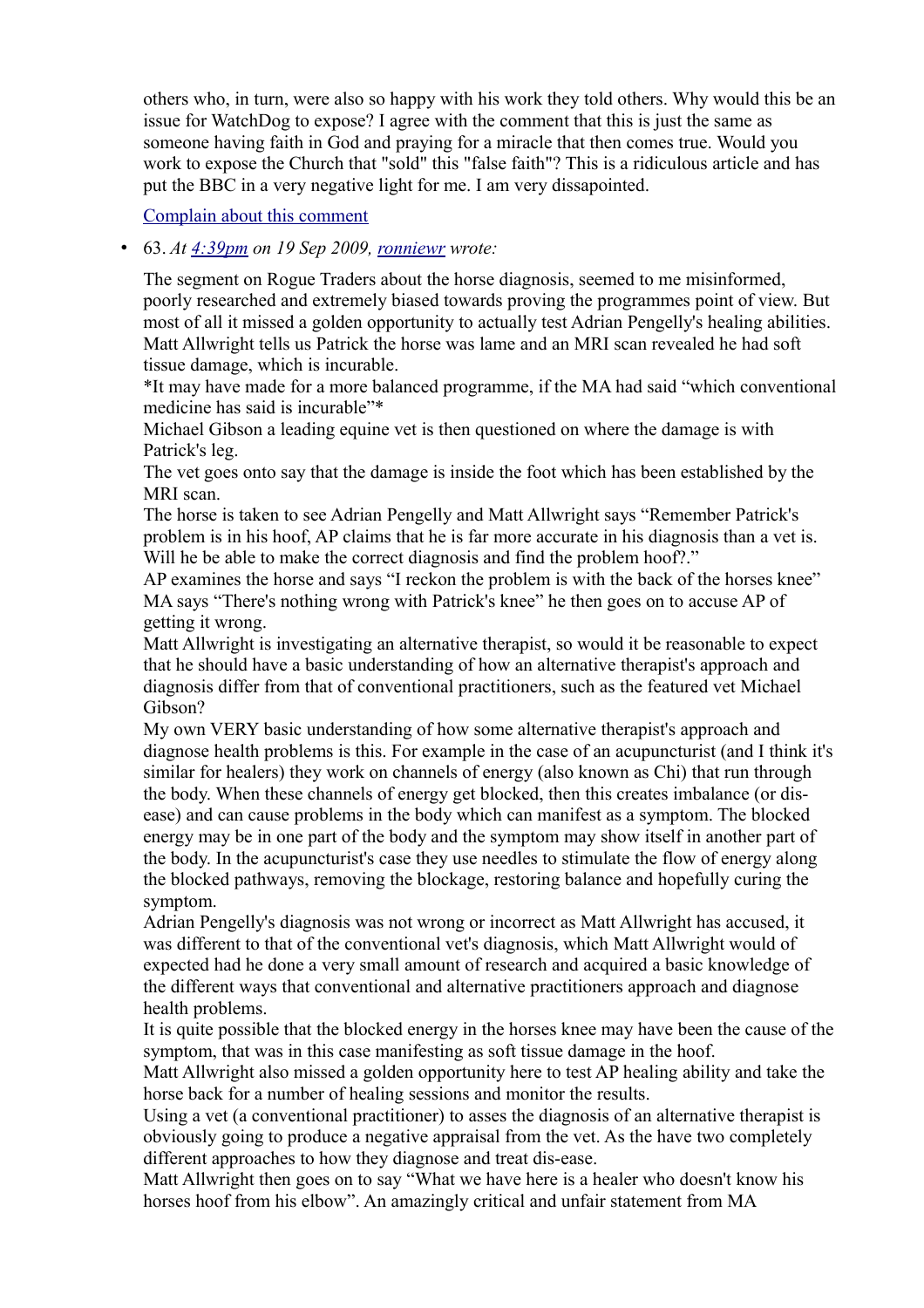considering the misinformed, poorly researched and extremely biased nature of the piece that he has just aired.

The Ghost house piece seems to accomplish little except to prove that AP doesn't always charge for his time and services.

Matt Allwright does say "We need to find out if there is any chance Adrian Pengelly knows things that science doesn't."

As mentioned before it's a shame MA didn't take the opportunity to take Patrick the horse back for a series of healing treatments, which would have been a worthy piece of investigative journalism and may of gone some way to answering his question? When a lady who had been cured from cancer appeared on camera to give her experiences of Adrian Pengelly's healing, Matt Allwright appeared to deal with the interview in a closed minded dismissive way. She said; "The last scan I had in March 2008 the consultant looked at me totally baffled and she was flabbergasted and she said the tumour in your Liver, the mass has gone. MA says; But you were on Chemo and then Herceptin as well. She says; I had scans after the chemotherapy which showed that the tumour had shrunk marginally. MA says; My worry is that Adrian can take success stories like yours and make them his own." Aren't the qualities of a good investigative journalist to be, on the one hand sceptical and on the other hand to keep an open enquiring mind, which will result in a fair and balanced report of the subject in question. Matt Allwright appeared to once again to only display his closed sceptical side in this interview. He seemed to underline that she was on Chemo and Herceptin, to undermine her story, and when she came back and pointed out that, the scans after the chemo had only shown a minimal reduction in the tumour, MA further tries to undermine her story by airing his doubts about Adrian Pengelly's healing abilities. Why didn't he pursue the fact that the consultant had been totally baffled and flabbergasted that the tumour had completely disappeared. He could of asked a number of questions here for example..

Q1 could have been; So what the consultant was seeing on the scan wasn't what she would of expected to see, given that after the chemotherapy the tumour had only shown minimal shrinkage? Q2 could have been; Do you think that the almost miraculous disappearance of the tumour was in any way a result of Adrian Pengelly's healing? Q3 could have been; Would it be possible for me interview your consultant and ask her why she had been totally baffled and flabbergasted that the tumour had completely disappeared?

It would appear that Matt Allwright has only got time to speak to one consultant about Adrian Pengelly's healing ability, however he can find plenty of time to create a fairground style Haunted House. Maybe the one consultant he did find time to interview more suited his purpose than interviewing a consultant that may have gone against the heavy one sided bias of his programme?

Another point touched upon in the programme was that one of the people that appeared had successfully battled against four different types of cancer in the last twenty years. One aspect of Alternative therapies that makes them very worthy of further scientific investigation, is the Alternative therapists different approach to curing health problems. A VERY SIMPLIFIED analogy that I have heard is this;

If you have a bad boil on the skin that needs treatment, conventional medicine would approach this on the level of what they can see (the symptom) they would treat the boil, maybe with cream or lasers or cut it off completely. On the other hand alternative therapies would look at the cause of the boil, which might be bad blood, some imbalance in the body etc. By treating the cause of the boil the alternative therapist is getting to the root cause of the problem and if you can cure the cause of the problem, then it follows that the boil won't reappear somewhere else.

So rather than spending our (licence fee payers) money on programmes like this wouldn't it be better to spend the money on some scientific research into alternative therapists like Adrian Pengelly. We donate and spend millions of pounds every year on Cancer research,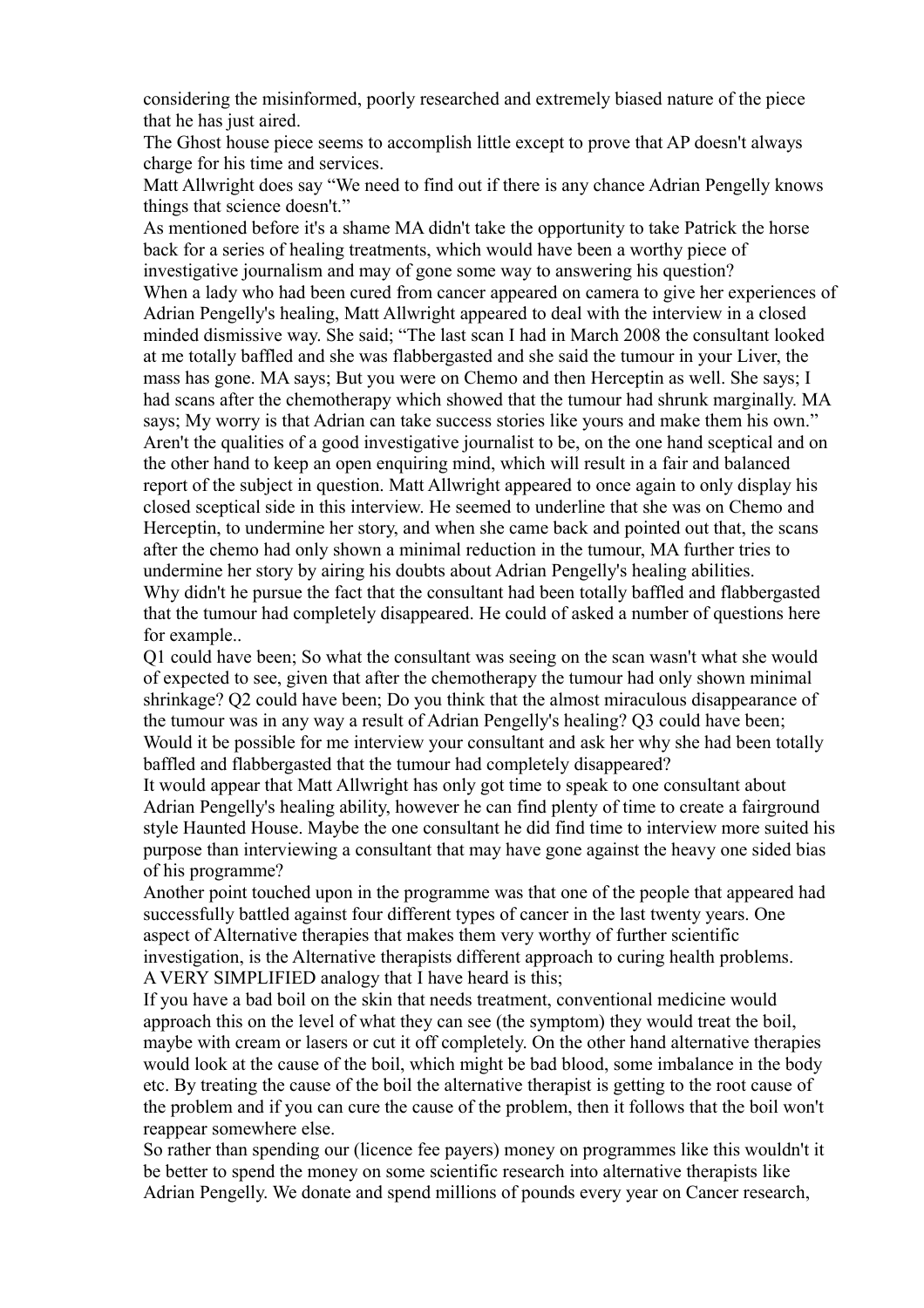isn't it worth spending a small proportion of that on PROPERLY investigating alternative therapists. I've noticed on some of his literature that AP openly welcomes any considered scientific research into his healing ability.

Surely that's got to be a more productive way of bringing us closer to the complete eradication of cancer, which is what we're all working towards.

After watching the Watchdog programme, the impression I was left with was they seemed to almost have a vendetta against this man (they devoted a lot of airtime to it during the programme over 30 minutes) it really seemed over the top. As though they were directing the whole force of the mighty British Broadcasting Corporation against one small individual. All those resources that Watchdog have at their disposal, a large team of people, all the money they are allowed for each episode, an hour slot on prime time TV showing to millions of viewers and all of that aggressively focused on one small individual. I was at a bit of a loss to understand why? The only explanation I can think of is this. Matt Allwright mentioned that they had been absolutely inundated with emails supporting Adrian Pengelly, presumably a lot a grateful patients expressing their support and personal experiences of Adrian's healing abilities. Did Watchdog decide not to listen to lots of their licence fee payers and instead, in the face of growing objection to their programme, try to make their programme so absolutely damning of their subject that it would silence all of their critics. If this is what they have done, is there a case to be answered for, ie; the BBC using unreasonable force against Adrian Pengelly in what was a very biased, one sided, mean spirited programme?

#### [Complain about this comment](https://web.archive.org/web/20120418105018/http://www.bbc.co.uk/dna/blog191/comments/UserComplaintPage?PostID=85953379&s_start=1)

• 64. *At [5:08pm](https://web.archive.org/web/20120418105018/http://www.bbc.co.uk/blogs/watchdog/2009/09/adrian_pengellys_healing_hands.html#P85954759) on 19 Sep 2009, [veganvanessa](https://web.archive.org/web/20120418105018/http://www.bbc.co.uk/blogs/profile?userid=14141816) wrote:*

Croydon Bob, very well said. There is medicine, and thats it. ANy COMPLIMENTARY medicine's arent REAL treatments or cures that will make you better. They COMPLIMENT whatever treatments you are already recieving.

If this truly is a gift, then you would SHARE it with others without charging £30 for a session. £30 that these sick, hardworking people may need if they become unable to work through illnesses they have gone to get cured that may not be incurable. If he has nothing to worry about, then why on earth delete the website?! PROBABLY because it has claims (Which go against the cancer act) that he can HEAL cancer. SURELY if he was this marvelous, it would be a huge thing all over the papers and news? I saw someone siad their horse had an illness that Adrian cured, because it wasnt diagnosed by the VET. HELLO?! Maybe because it wasnt suffering from said illness in the first place?! lrajah, yes a positive attitude is VERY important, but is also FREE and shouldnt be charged for.

Healtruth, yes YOUR healers may not claim a cure for cancer. The programme was not about ALL healers, just about this ONE. Who DOES happen to claim he can. If anythign you should be in support of this programme, as HE is giving ALL other "complimentary medicines" and healers who may just promote a good inner being, a bad name. Some people may be all for things such as relaxation methods etc but someone who is claiming to have a gift of healing something that even scientists, after YEARS of hard work, are unable to cure, is different.

When the adverts for Cancerreasearch.co.uk and PDSA start asking for £30 for 15 minutes to help people via the hands of an unqualified man, ill stand corrected.

[Complain about this comment](https://web.archive.org/web/20120418105018/http://www.bbc.co.uk/dna/blog191/comments/UserComplaintPage?PostID=85954759&s_start=1)

• 65. *At [5:09pm](https://web.archive.org/web/20120418105018/http://www.bbc.co.uk/blogs/watchdog/2009/09/adrian_pengellys_healing_hands.html#P85954790) on 19 Sep 2009, [veganvanessa](https://web.archive.org/web/20120418105018/http://www.bbc.co.uk/blogs/profile?userid=14141816) wrote:*

The show was put together very well, and I was very impressed with the way they handled the situation. Good job BBC!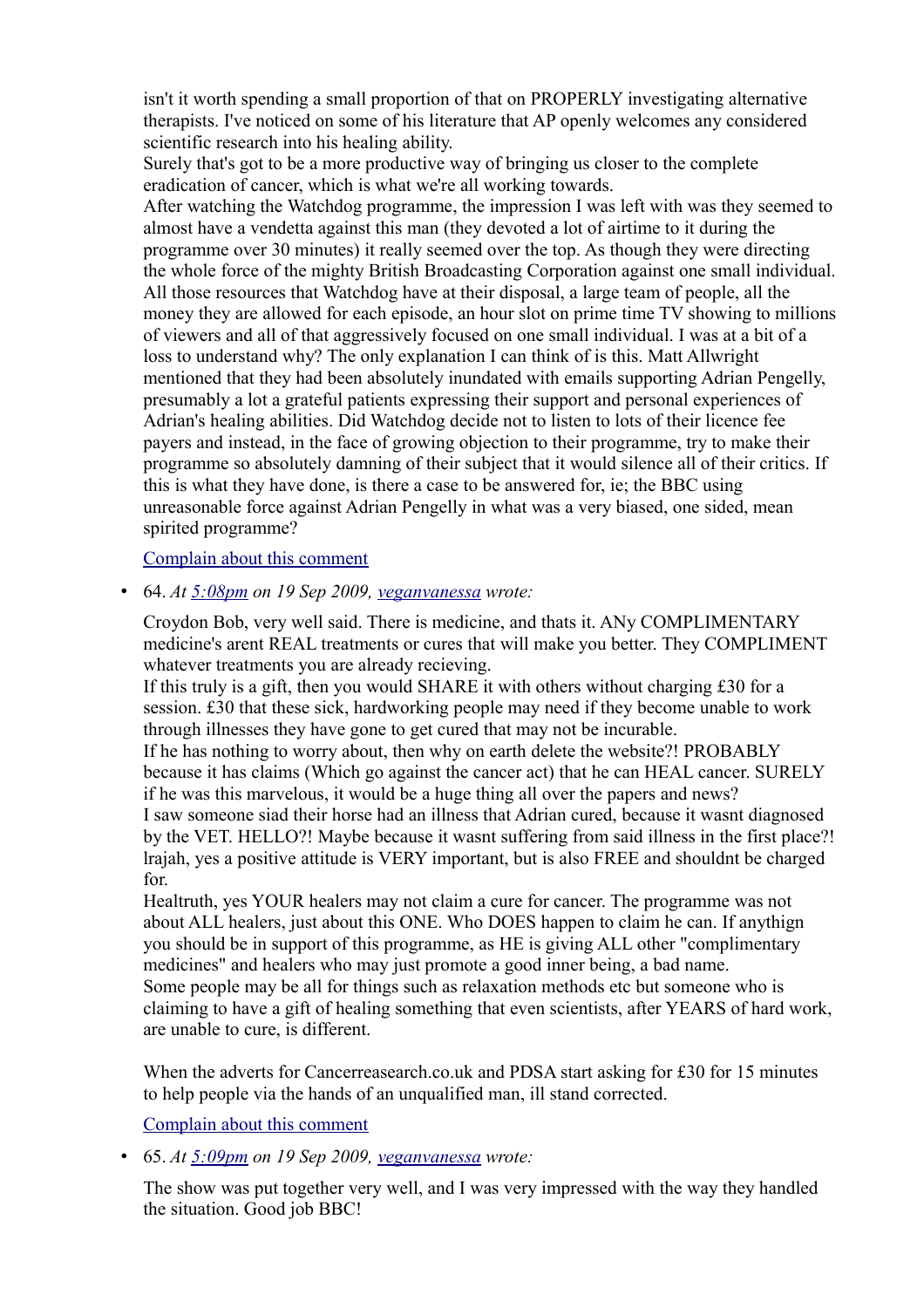[Complain about this comment](https://web.archive.org/web/20120418105018/http://www.bbc.co.uk/dna/blog191/comments/UserComplaintPage?PostID=85954790&s_start=1)

• 66. *At [11:34pm](https://web.archive.org/web/20120418105018/http://www.bbc.co.uk/blogs/watchdog/2009/09/adrian_pengellys_healing_hands.html#P85971219) on 19 Sep 2009, [lynlar](https://web.archive.org/web/20120418105018/http://www.bbc.co.uk/blogs/profile?userid=14142463) wrote:*

I really do not think that watchdog proved alot about Adrian Pengelly, why did they not take the horse "Patrick" back for treatment? surely that would be the only way to prove anything! I, on the other hand, have taken horses to Adrian Pengelly for treatment, when the vet could not find the problem, with great results, after all how is his treatment going to have a "placebo" effect on an animal?? For example, I had a Racehorse with a problem in her shoulder, the vets had tried, but couldnt seem to find the problem, i went to Adrian as a last resort, i was running out of options. This horse was in pain and i couldnt ride her she felt so crippled with pain, but after a few sessions with Adrian, i was back riding her. Another thing is, when i had taken her for a healing session, i would put her back in the stable and she would lie down (not usual behaviour for this horse) and would not eat her food for a day (again not usual behaviour) I cant explain it, but he did something for this horse, she went on to win 3 races after!

My husband (who is a sceptic) has had healing from Mr pengelly, for a shoulder injury, and a broken femur, made remarkable recoveries both times!

my mother currently goes to Mr Pengelly as she has had breast cancer, she was diagnosed about a year and a half ago, she went to see him before she had her lumpectomy, before she had her chemotherapy, before she had her radiotherapy and before she had her Herceptin, i know for a fact that he has never told her to not have any of the above treatments, in fact, he told her to take everything they (the NHS) threw at her, she told me that after coming back from a session.

All I know is, she is still here, she is strong and it makes her feel better, he may not have cured her, but until someone can prove he is not doing any good, why should people think what he does is the work of a charleton?

I can't see how you can class him as a Rogue Trader, especially when Watchdog didnt have a group of angry clients complaining about Mr Pengellys services!!

[Complain about this comment](https://web.archive.org/web/20120418105018/http://www.bbc.co.uk/dna/blog191/comments/UserComplaintPage?PostID=85971219&s_start=1)

• 67. *At [09:57am](https://web.archive.org/web/20120418105018/http://www.bbc.co.uk/blogs/watchdog/2009/09/adrian_pengellys_healing_hands.html#P85973742) on 20 Sep 2009, [legoterry](https://web.archive.org/web/20120418105018/http://www.bbc.co.uk/blogs/profile?userid=14142741) wrote:*

I was in the crowd of Adrian Pengelly supporters when Mark Allwight interviewed him. Mark clearly told us more than once that he had video evidence of Adrian claiming that he could 'cure' cancer. This surprised us all, as none of us had ever heard Adrian make such claims.

Now that I've seen the programme, it is clear that Mark lied.

At no time during the video did Adrian use the word 'cure'. He stated that he treated cancer with a 65% success rate. Indeed the NHS 'treat' cancer. I wonder how they would gauge 'success' when treating cancer – probably by extending someone's lifespan or improving their quality of life. Whilst there's no scientific evidence, there are hundreds of people who would confirm that Adrian has achieved this for them.

Of course, the two other 'tests' were both irrelevant. There was no evidence that the horse was not suffering in the knee joint, Adrian may have detected pain rather than an injury which would not have been identified by an MRI scan. And the psychic fiasco was laughable. This had nothing to do with Adrian's ability to heal people and just showed the weakness of the BBC's case.

Indeed more of the programme time was spent on showing Mark and his friend with the pointless dreamcatcher riding round the countryside on a motorbike (presumably at licence